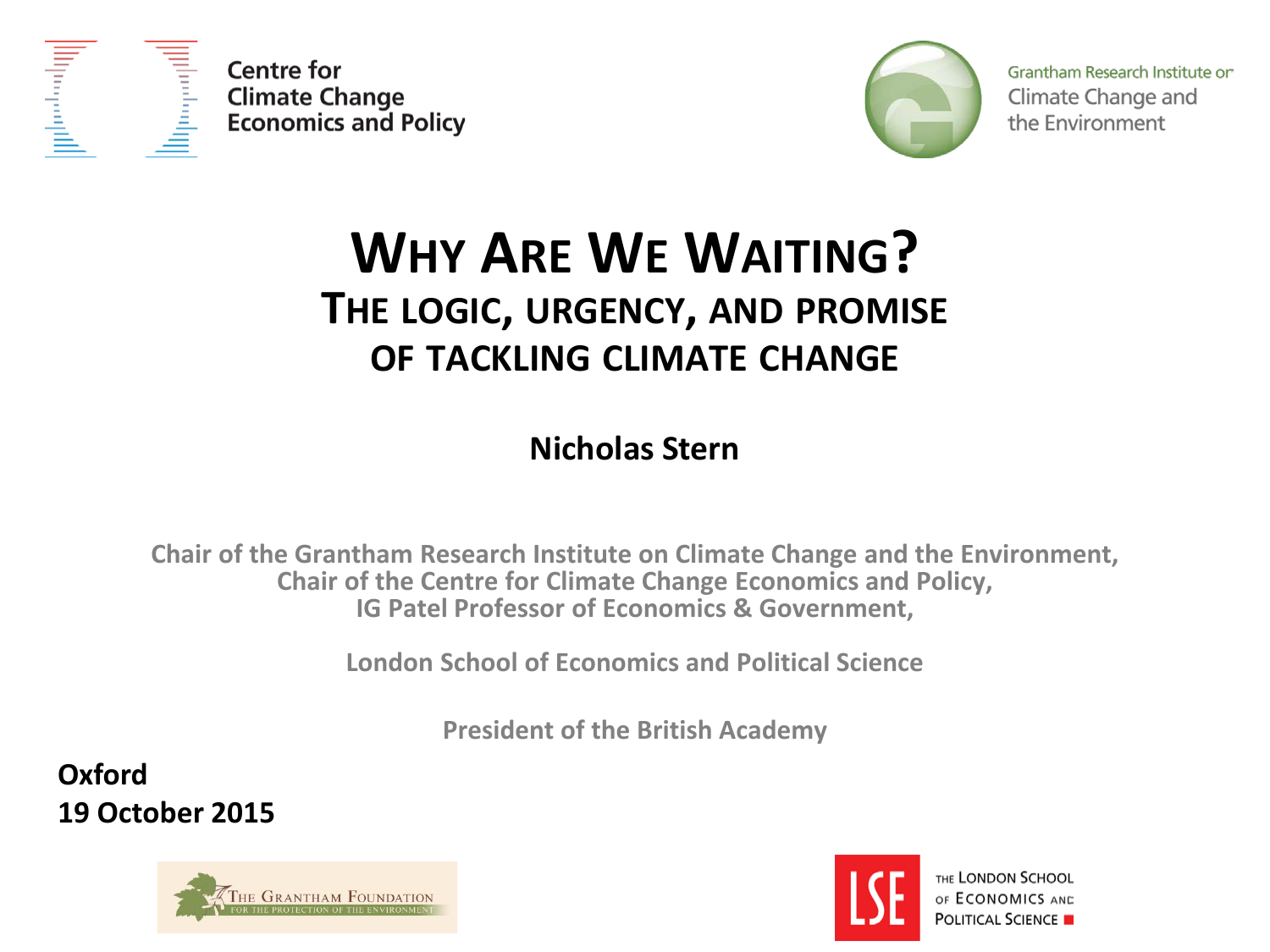### **The Challenges for the World**

The two defining challenges of our century: **Managing climate change and overcoming poverty**

- If we fail to manage climate change: we will create an environment so hostile that lives and livelihoods will be destroyed.
- If we try to manage climate change in ways which put barriers to overcoming poverty: we will not have the coalition we need to manage climate change.

#### **If we fail on one, we fail on the other**

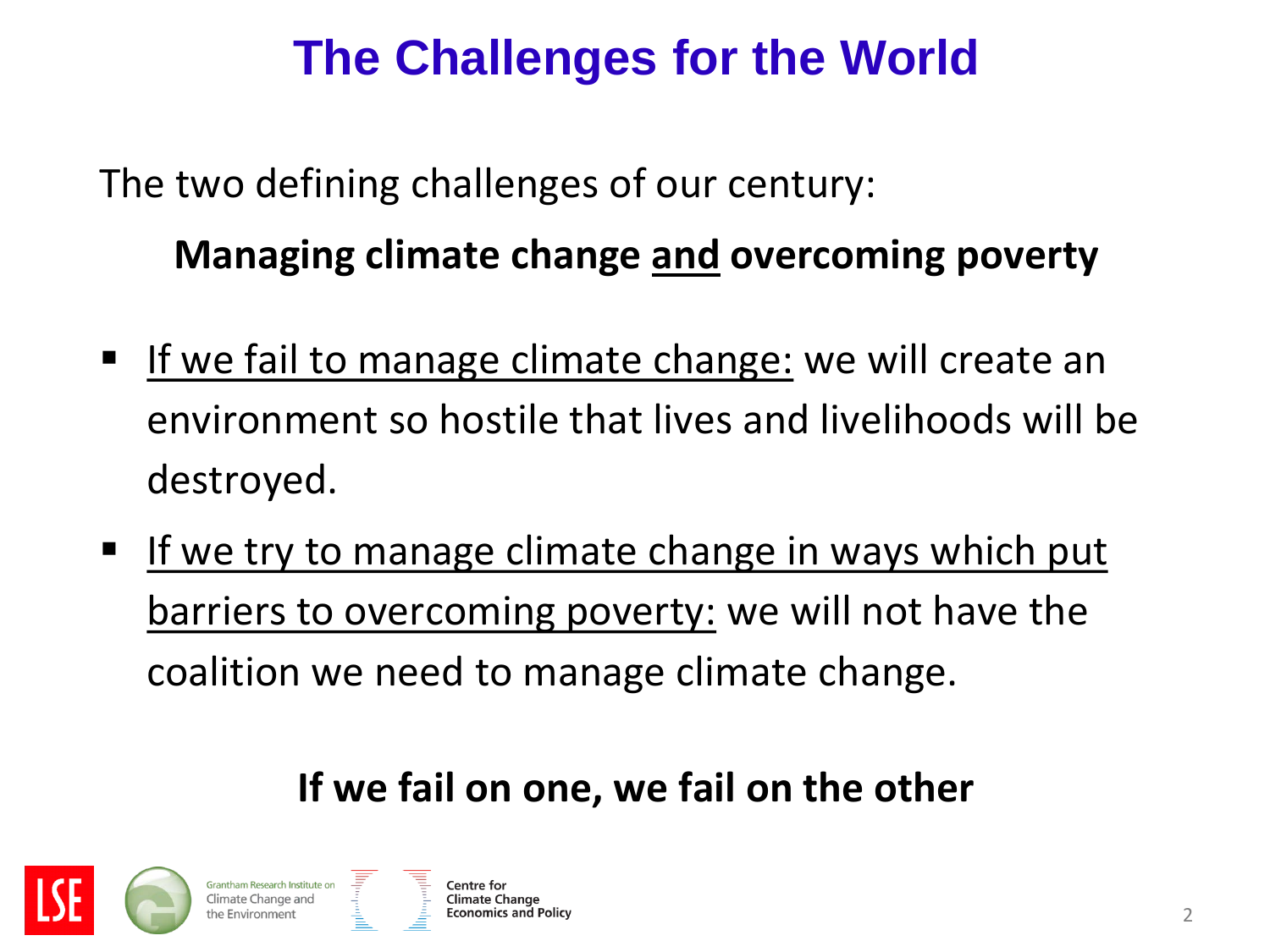# **Structure**

- **1. Science: scale, risks and urgency**
- **2. Attraction of the transition to a low-carbon economy**
- **3. Public policy for transformation**
- **4. Ethics: why and how we ought to act**
- **5. Psychology and politics: will we act in time?**
- **6. A note on Paris 2015**

Grantham Research Institute on Climate Change and

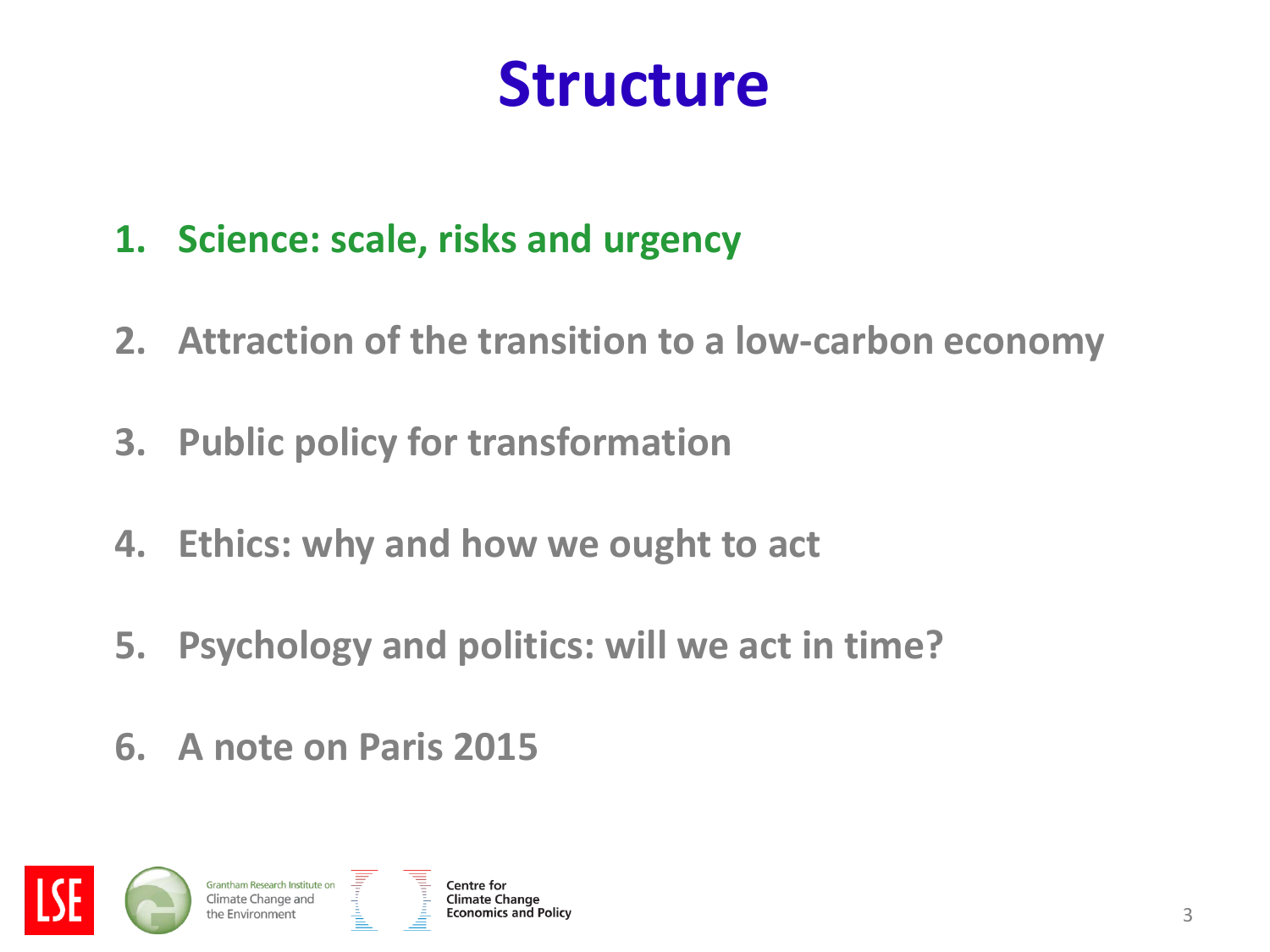### **Climate change starts and ends with humans**

- Understanding the relevant processes:
	- Human activity to emissions of greenhouse gases (GHGs);
	- Emissions ('**flows**') to increased concentrations ('stocks'). Ratchet effect because CO<sub>2</sub> long-lived and difficult to extract;
	- Increased concentrations to increased temperatures and climate change;
	- Climate change to human impacts.
- All links in the chain subject to uncertainty.



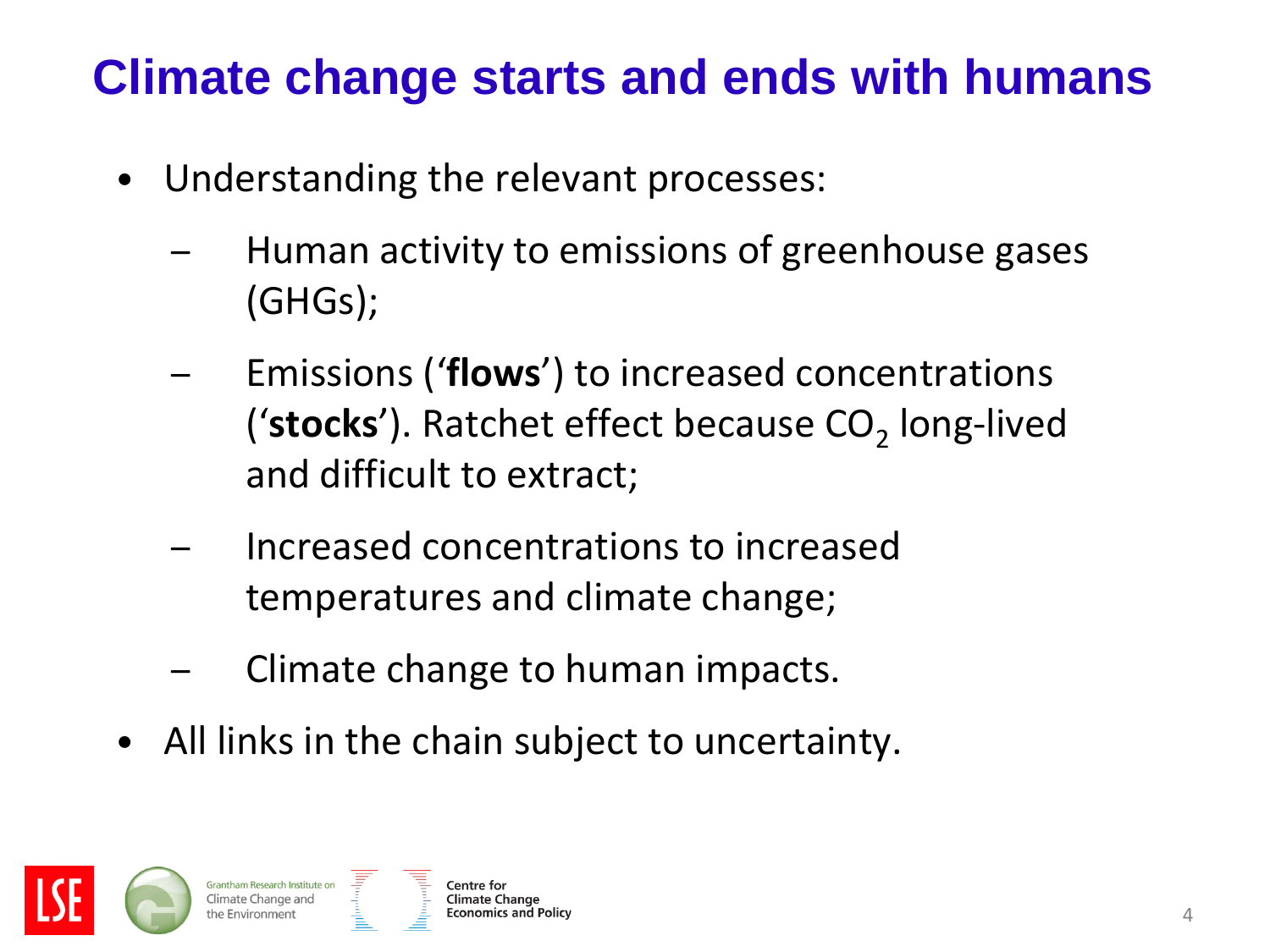### **The science shapes economics and politics**

- The structure of the science embodies four major difficulties for understanding, analysing and setting public policy:
	- **Immense scale,**
	- **Large risk/uncertainty,**
	- **Long lags,**
	- **'Publicness' of the causes and effects**
- Key implications for economics and analysis: about management of immense risk.



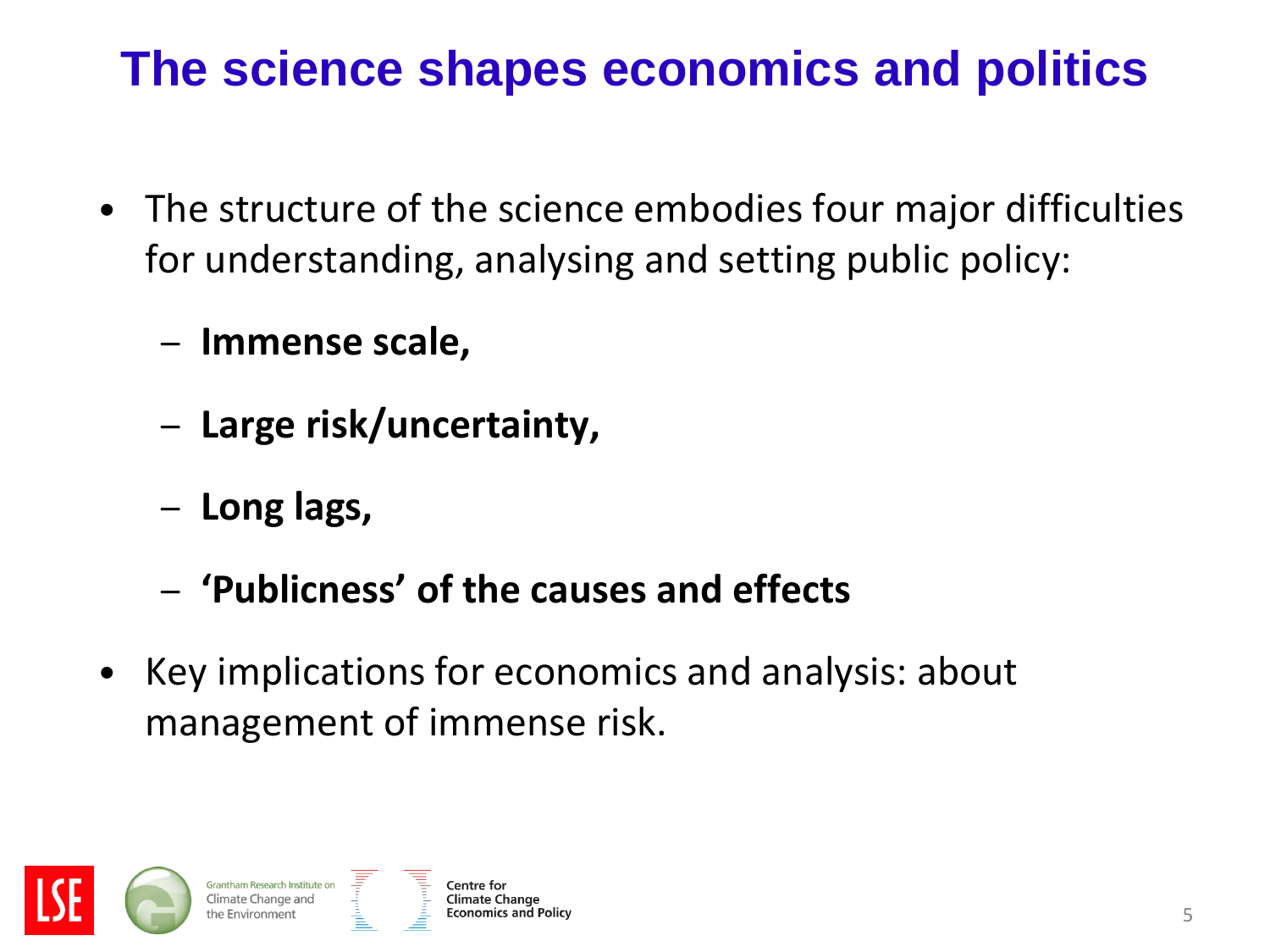#### **The science is robust and GHG concentration rising rapidly**

#### **Climate science is built on two centuries' of theory and evidence**

- 1820s: **Joseph Fourier** recognized the atmosphere was trapping heat.
- 1860s: **John Tyndall** discovered the gases that were doing so the GHGs.
- End of 19th century: **Svante Arrhenius** provided calculations of the effect.
- 1940s: **Walter Elsasser** explained that GHG molecules oscillate at a frequency that interferes with the escape of infrared radiation.

#### **CO<sub>2</sub>e concentrations now around 450ppm** (Kyoto gases).

- Adding CO<sub>2</sub>e at a rate of over 2.5ppm per year (likely to accelerate with little or weak action).
- This is up from 0.5ppm per year 1930-1950, 1ppm 1950-1970 and 2ppm 1970-1990.

**Inaction could take us to 750ppm CO<sub>2</sub>e** over a century. Strong possibility of **eventual temperature increase of more than 4°C (or more than 5°C)**

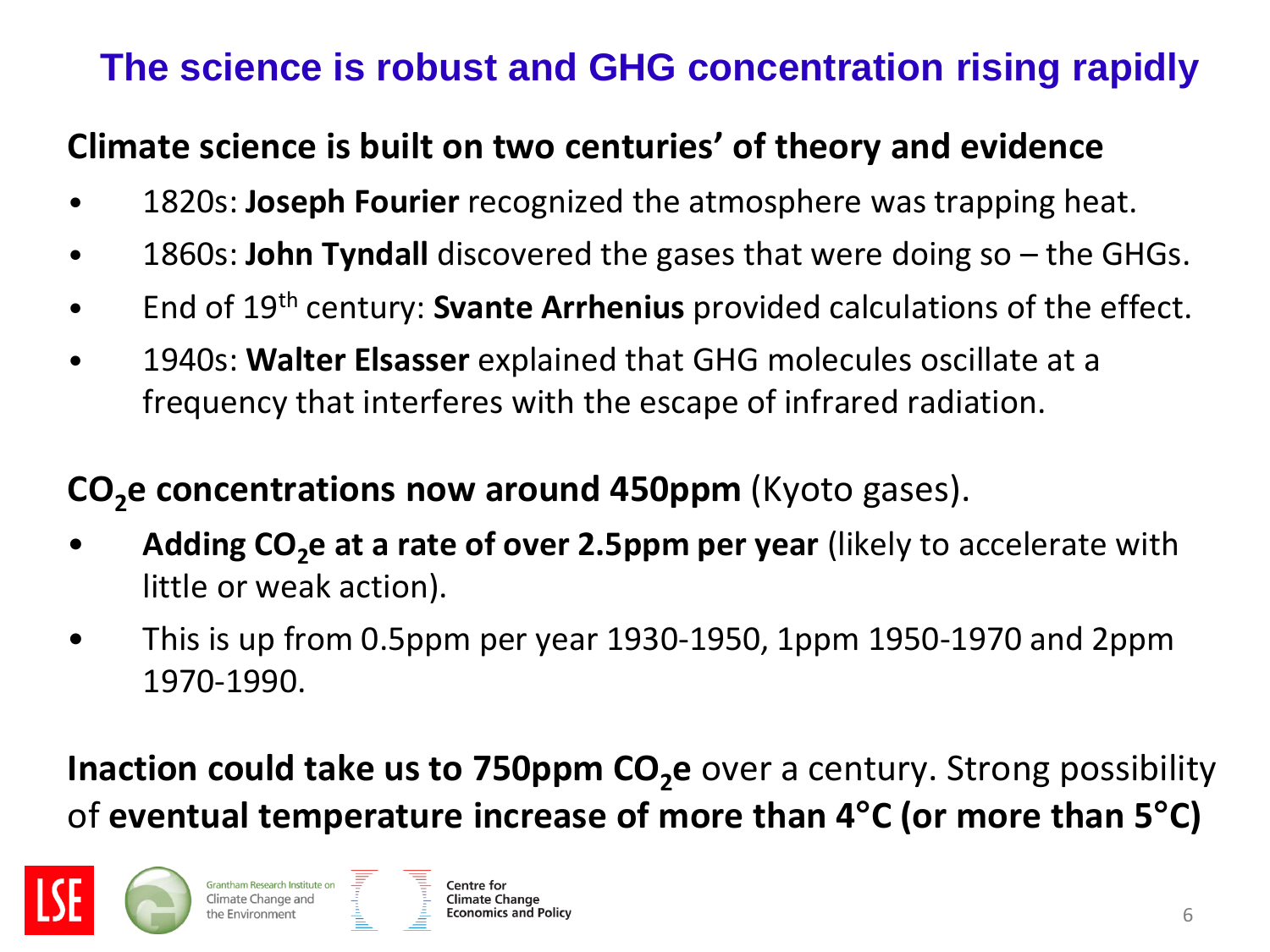### **The risks are unprecedented for humankind**

#### **Damage from climate change intensifies as the world gets warmer:**

- Already 0.8°C at edge of experience of Holocene and civilisation.
- **Seeing strong effects now; yet small relative to what we risk.**
- Beyond  $2^{\circ}$ C is dangerous risk of tipping points.

Temperature increase of 4 or 5°C or more not seen for tens of millions of years (homo sapiens, 250,000 years):

- Likely be **enormously destructive**.
- **The reasons we live where we do, would be redrawn** (too much or too little water).
- Potential causing **severe and sustained conflict** with migration of hundreds of millions, perhaps billions of people.

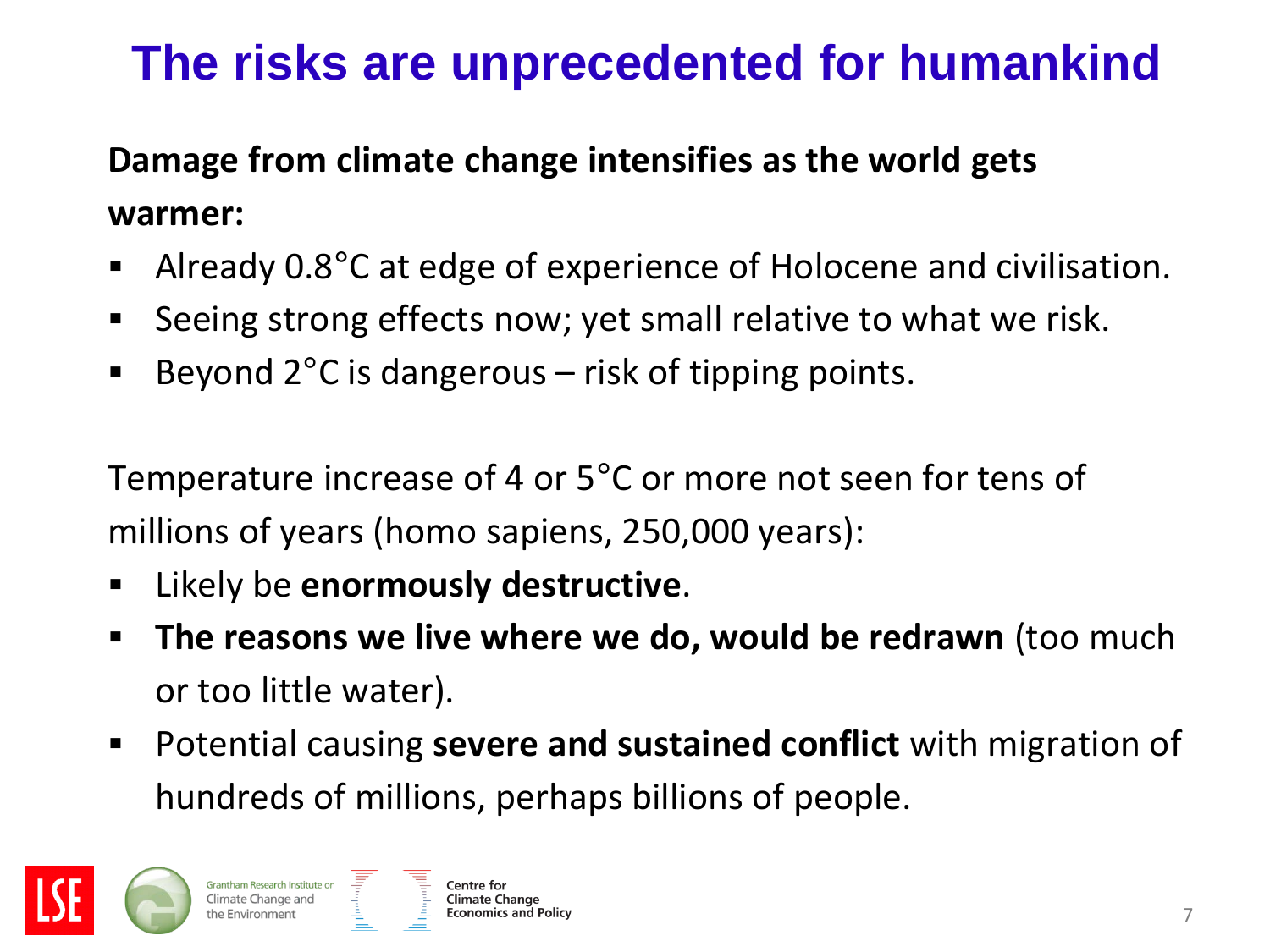# **Structure**

- **1. Science: scale, risks and urgency**
- **2. Attraction of the transition to a low-carbon economy**
- **3. Public policy for transformation**
- **4. Ethics: why and how we ought to act**
- **5. Psychology and politics: will we act in time?**
- **6. A note on Paris 2015**

Grantham Research Institute on Climate Change and

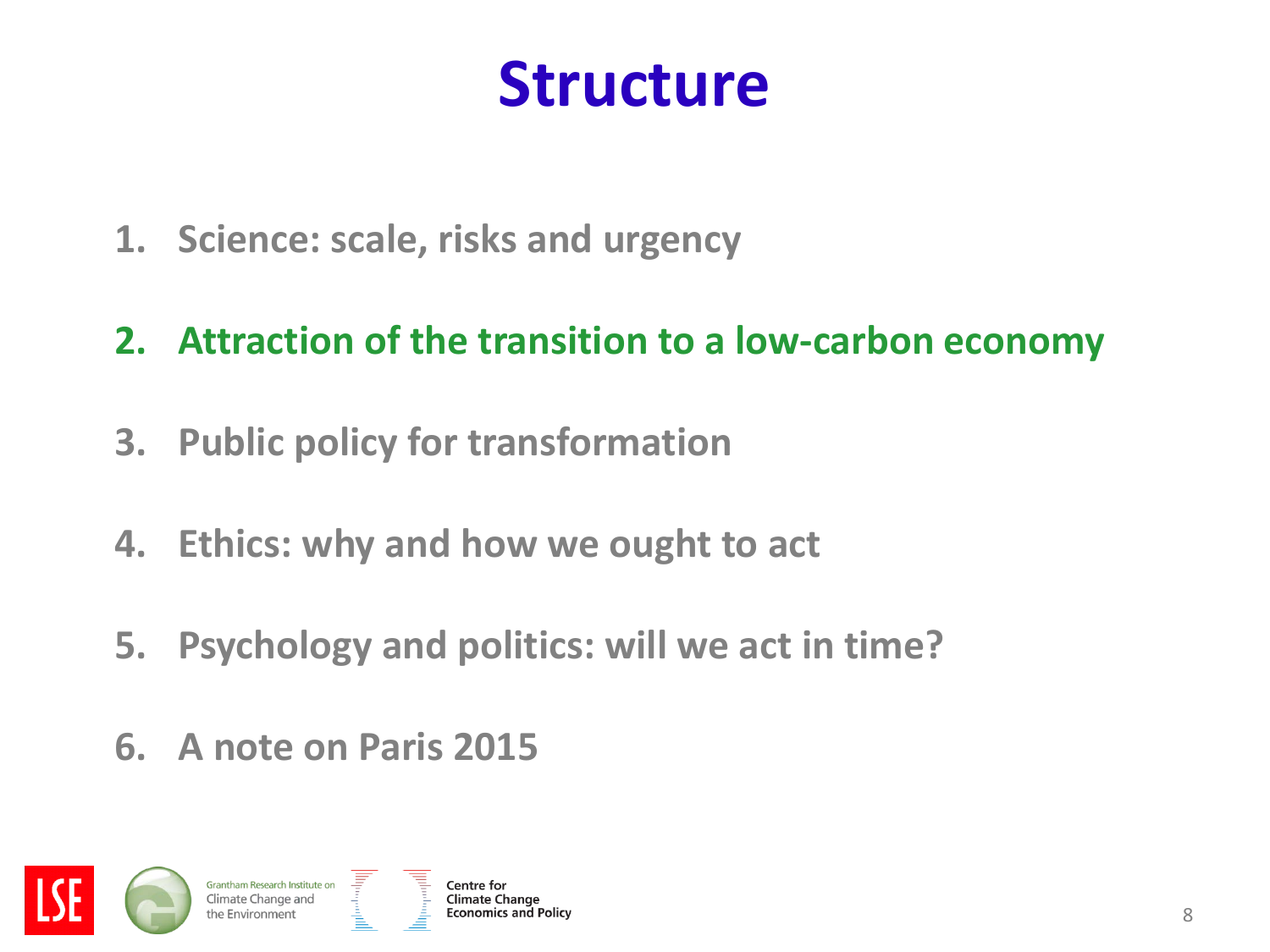#### **What to do to hold warming below 2°C? On the Road to Paris: Identifying the gap**

- **Current pledges look around 55–60 GtCO<sub>2</sub>e per annum in 2030** (e.g. *Boyd et al*). An improvement on BAU (ca. 65–68).
- But **far higher** than emissions path for 50:50 chance of 2<sup>o</sup>C: around 40 Gt which still requires very strong action later.
	- Or ca. 35 Gt in 2030 with no negative emissions technologies.
- **Necessary path likely to require:** 
	- **zero emissions from electricity** around mid-century.
	- **zero total emissions by the end of century**.
	- **Net negative** in **major sectors** well **before end of century**.
- Can burn (uncaptured) less than half of established hydrocarbon reserves and retain a reasonable chance of holding to  $2^{\circ}$ C.

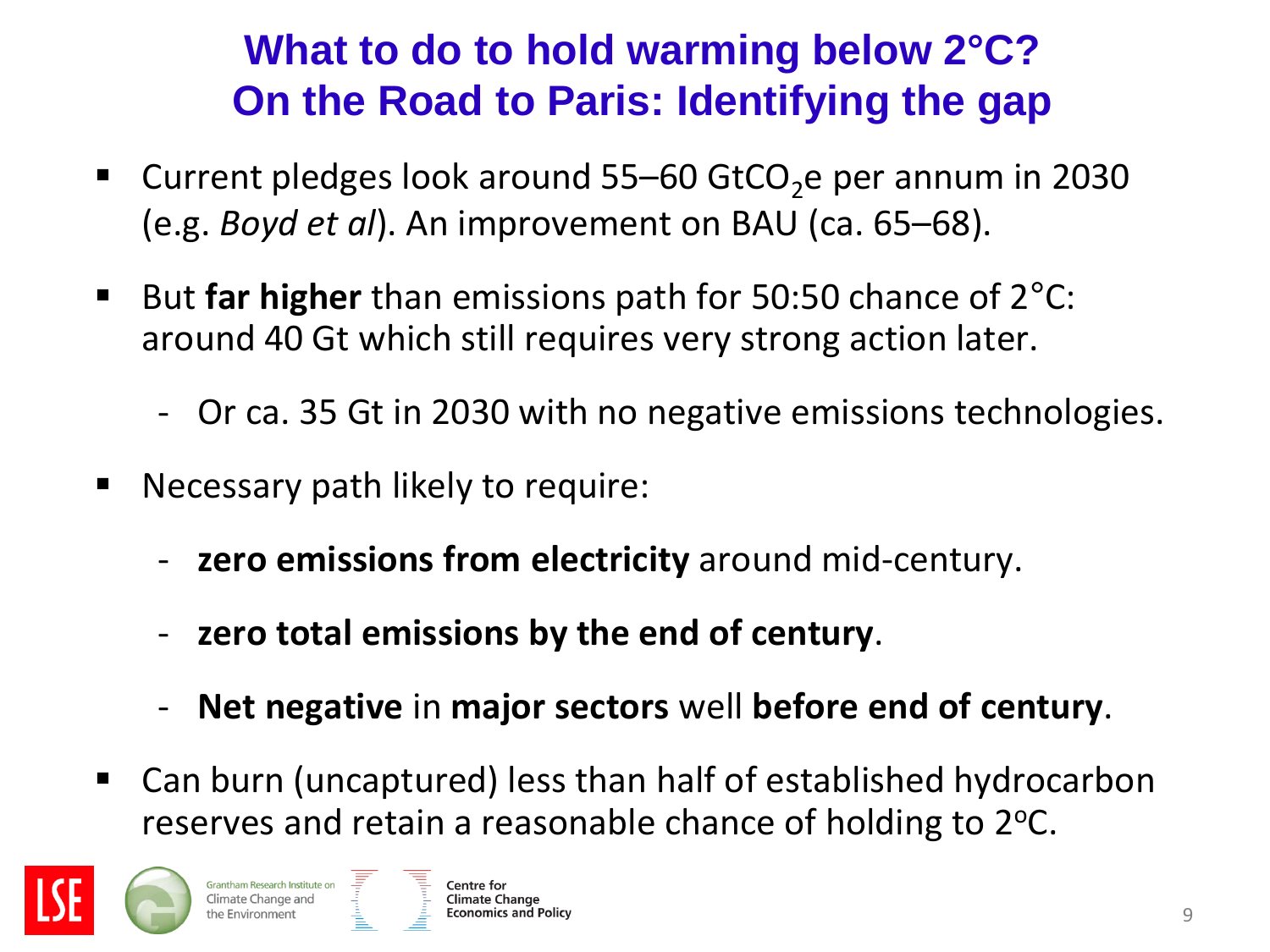### **Why the next 15 years are critical**

#### **Climate performance off track: next 15 years critical**

GHG emissions projections



*Source: New Climate Economy http://newclimateeconomy.report/overview/*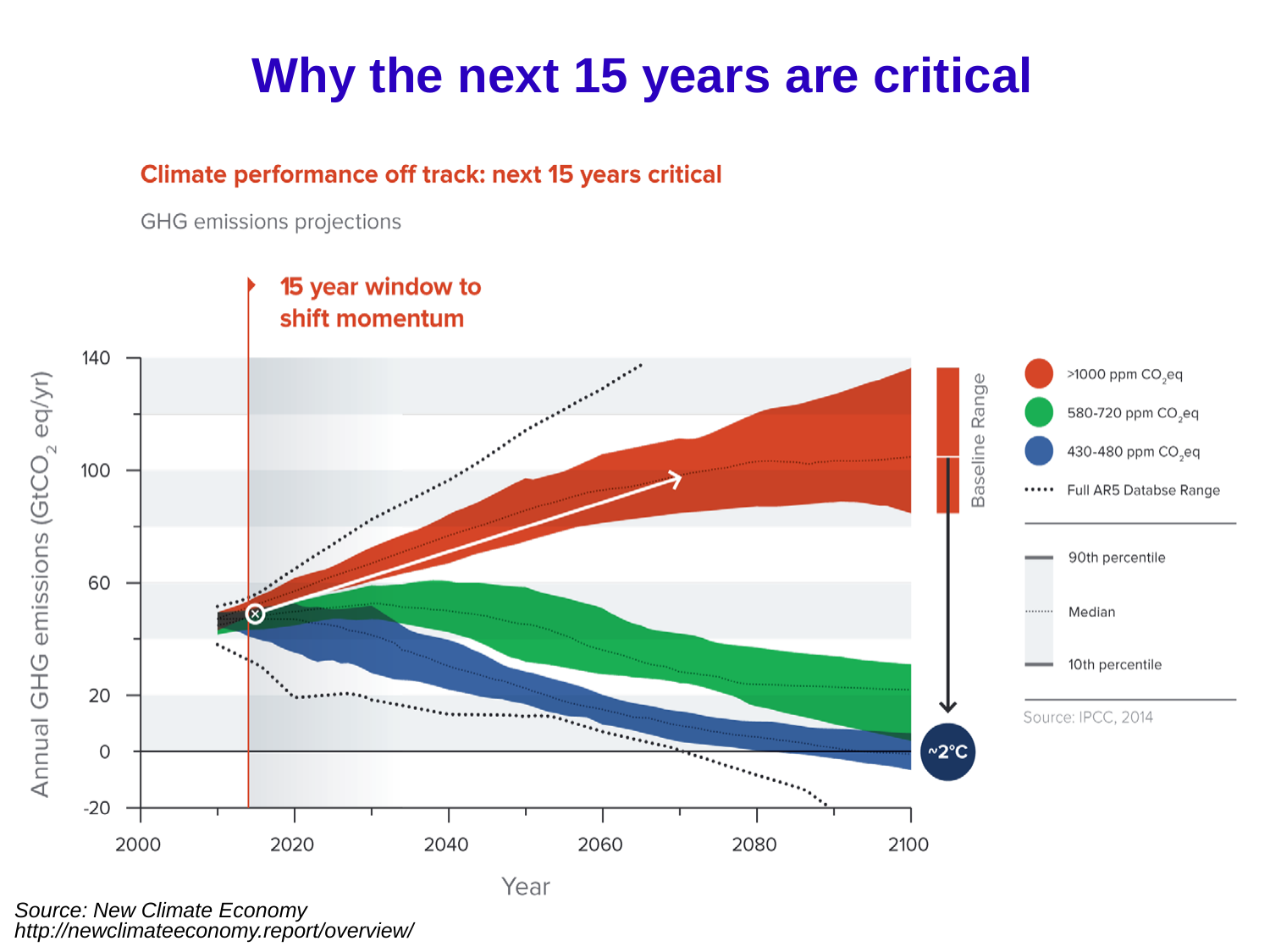# **Scale and nature of response needs to be rapid and strong**

If world **emissions are to be cut by factor of 2.5** (50 Gt (2014)  $\rightarrow$ below 20 (2050)) and world **output grows by a factor of 3** (3% growth p.a. to 2050), then **emissions/output must be cut by a factor of 7 or 8**.

- Requires strong action **in all regions** of world, **in all economic sectors**.
- The transition to **low-carbon growth represents a very attractive path**: could, if economic history is a guide, stimulate dynamic, innovative and creative growth.
- Will need **substantial investments** and will involve some **dislocation**.
- A new **energy-industrial revolution**.

Grantham Research Institute on

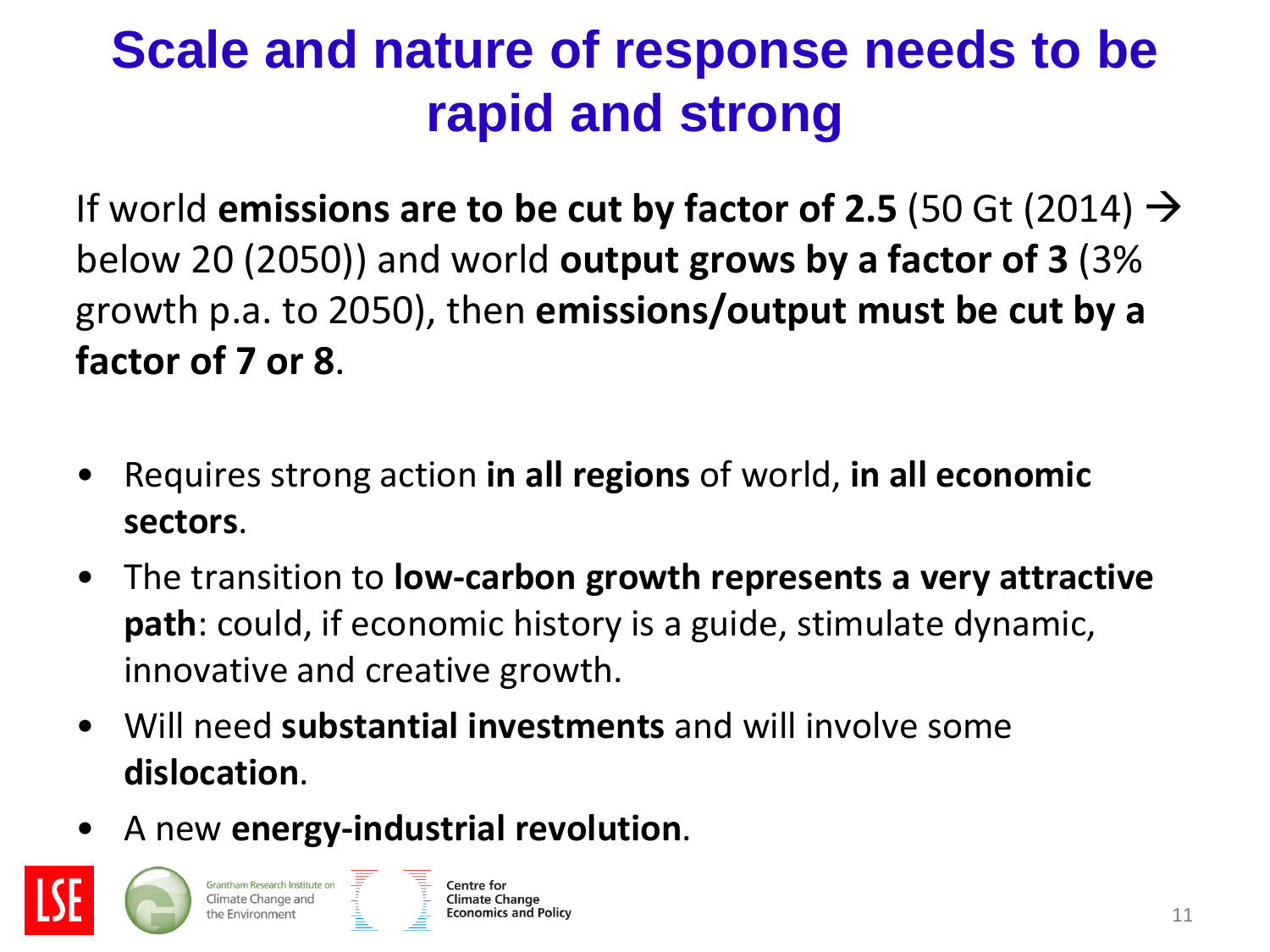### **Waves of innovation**

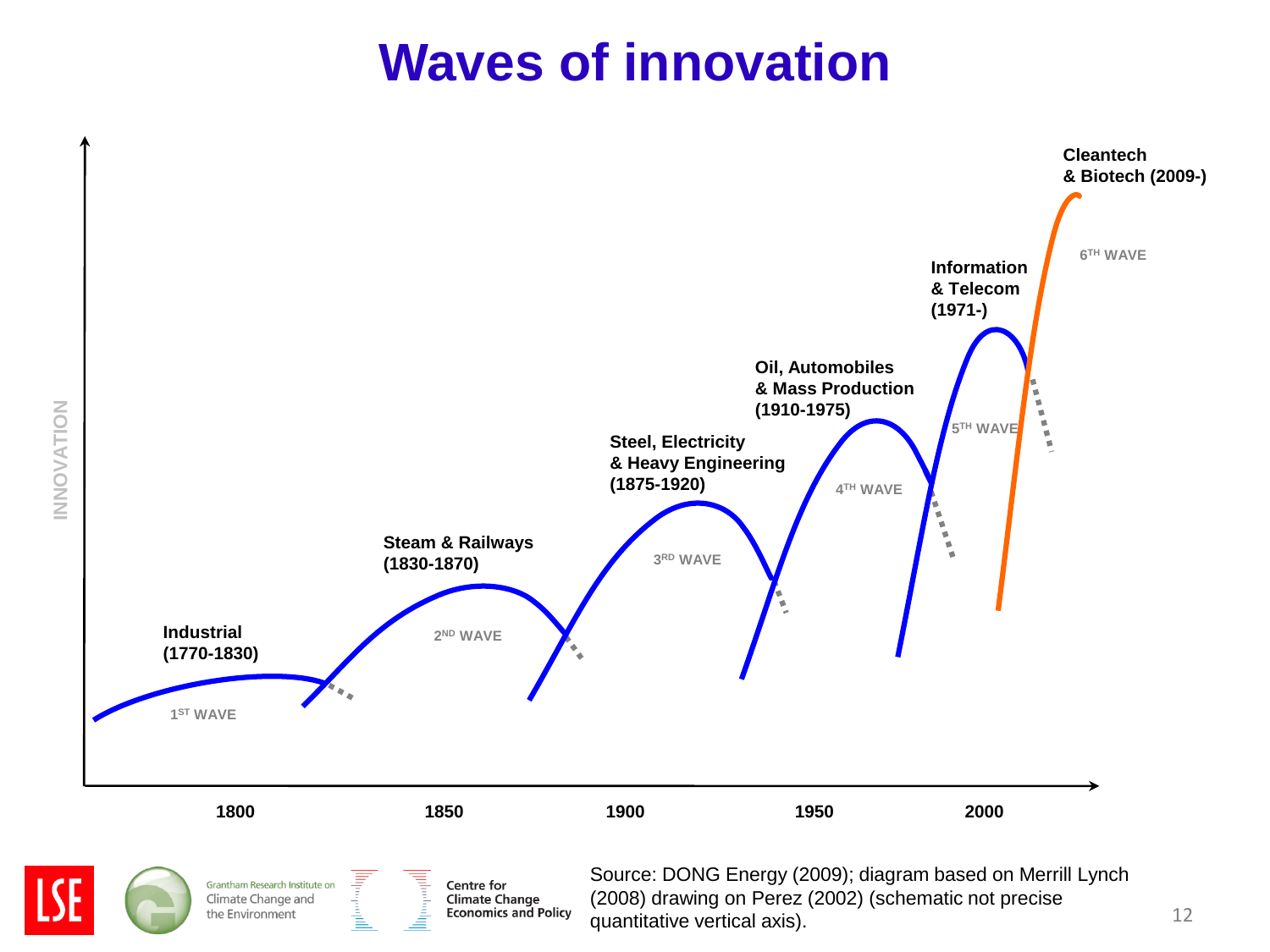### **Understanding the critical insights since Copenhagen (II)**

- **1. Greater understanding of how economic growth, development, and climate responsibility are intertwined.**
	- Growth and development complement and support climate action (see e.g. NCE "Better Growth, Better Climate", 2014)
	- Portraying them in conflict misunderstands development and the opportunities of a low-carbon transition  $\rightarrow$  an 'artificial horse race'

#### **2. More intense understanding of the dangers of delay**.

- Economies are transforming.
- Next two decades fundamental. Long-lasting investments are being made in urbanisation and energy systems.
- Our cities will grow from 3.5bn to ca. 6.5bn by 2050. They could be more congested, more polluted, more wasteful  $\rightarrow$  patterns of the past.
- Continuing structural change and inadequate management of cities and energy intensifies the danger of delay.

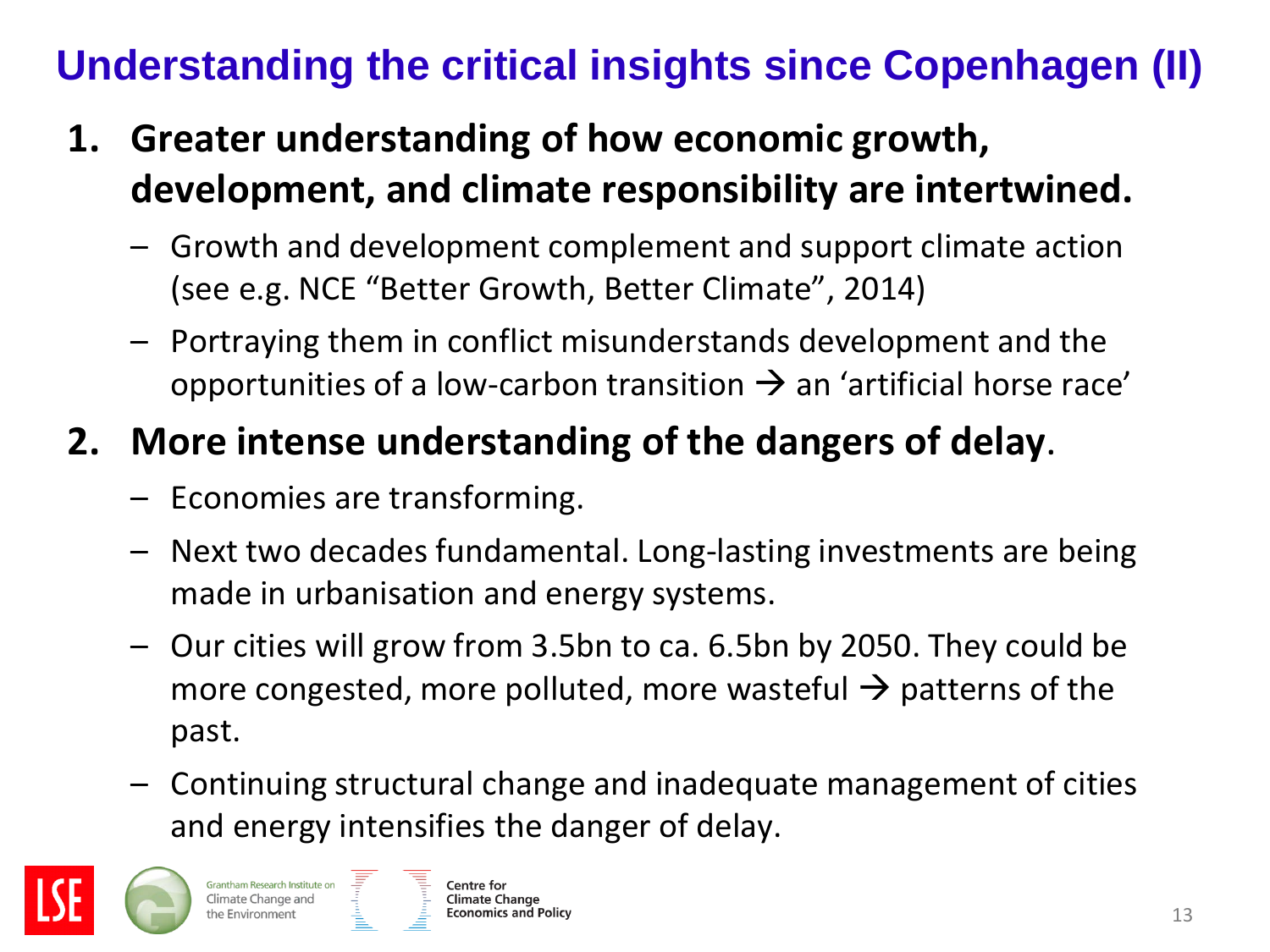#### **Understanding the critical insights since Copenhagen (II)**

- **3. The damages from fossil fuels (beyond climate) immense and more apparent.**
	- Air pollution destroying many millions of lives and livelihoods per year.
	- Because of the unpriced costs associated to using fossil fuels, the (direct and indirect) subsidies cost taxpayers and governments trillions of dollars per year.
	- China air is equivalent to 40 cigarettes/day, kills 4000/day (Berkeley Earth 2015); India worse; Germany, Korea, and indeed most countries have severe problems.

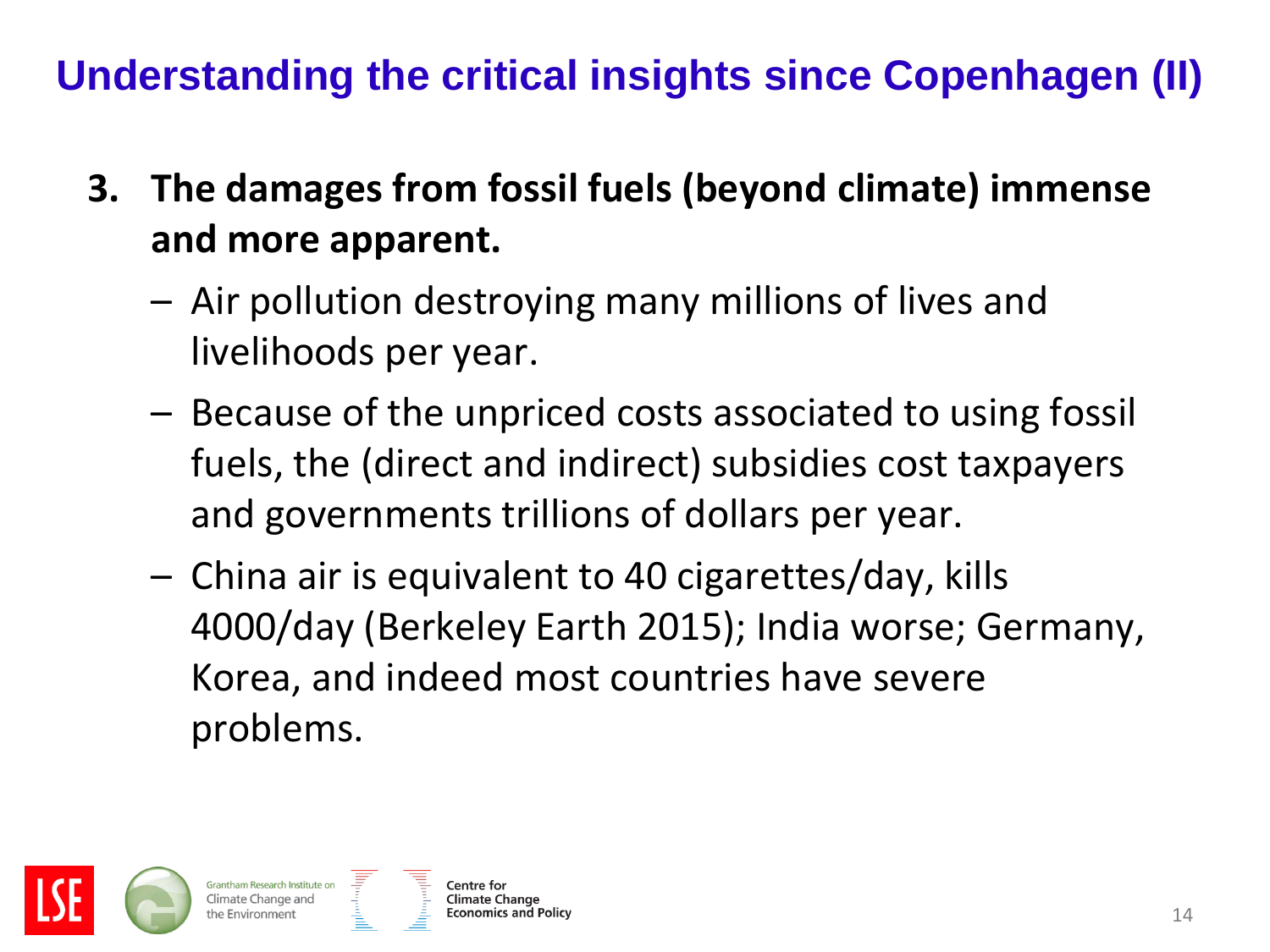#### **Translating new understanding into dialogue for COP21**

- **i. Focusing attention on the urgency in accelerating the transition to low-carbon economy.**
- **Emphasise importance of SDGs (New York, September) and the finance** of the necessary investments (Addis Ababa, July).
- Vital that these investments promote (rather than derail) sustainable development.
- **5100bn per year important commitment by rich countries to support** transition in developing economies set in the context of the trillions per annum in infrastructure over the next two decades.

#### **ii. Unlocking the enormous opportunities from low-carbon economy**.

- We lose many or most of these opportunities if we hesitate.
- **There is much we can do now that is in our self-interest, in each** country. (See next four slides).
- We must coordinate and collaborate to realise the powerful collective interest.



Grantham Research Institute on

Climate Change and

the Environmen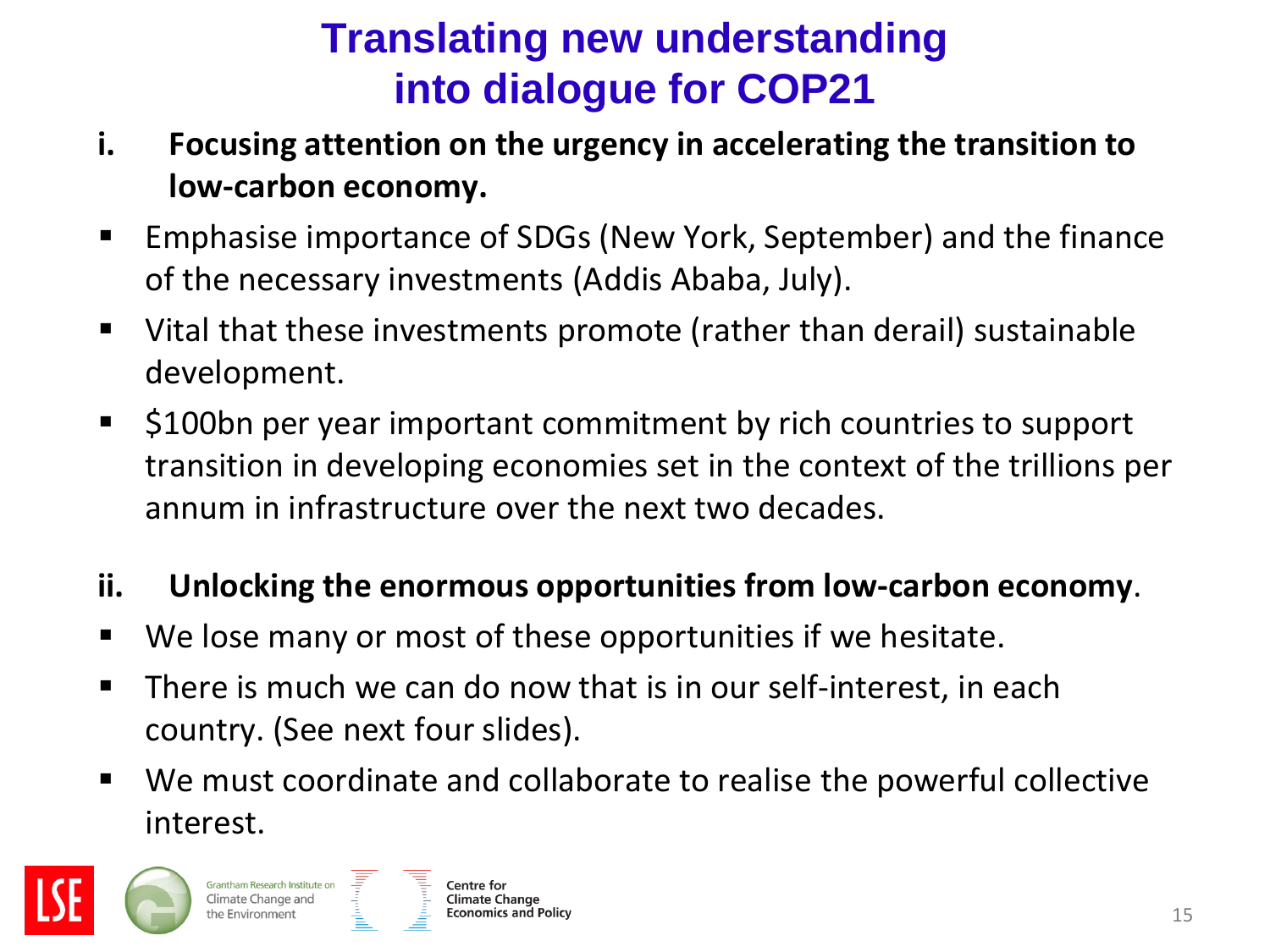# **Technical progress – a focus on solar**

Solar PV module installed costs have fallen around 50% since 2010: currently well below \$1/watt.

**Delivered prices of energy now competitive generation in 79 countries.**



*http://newclimateeconomy.report/overview/*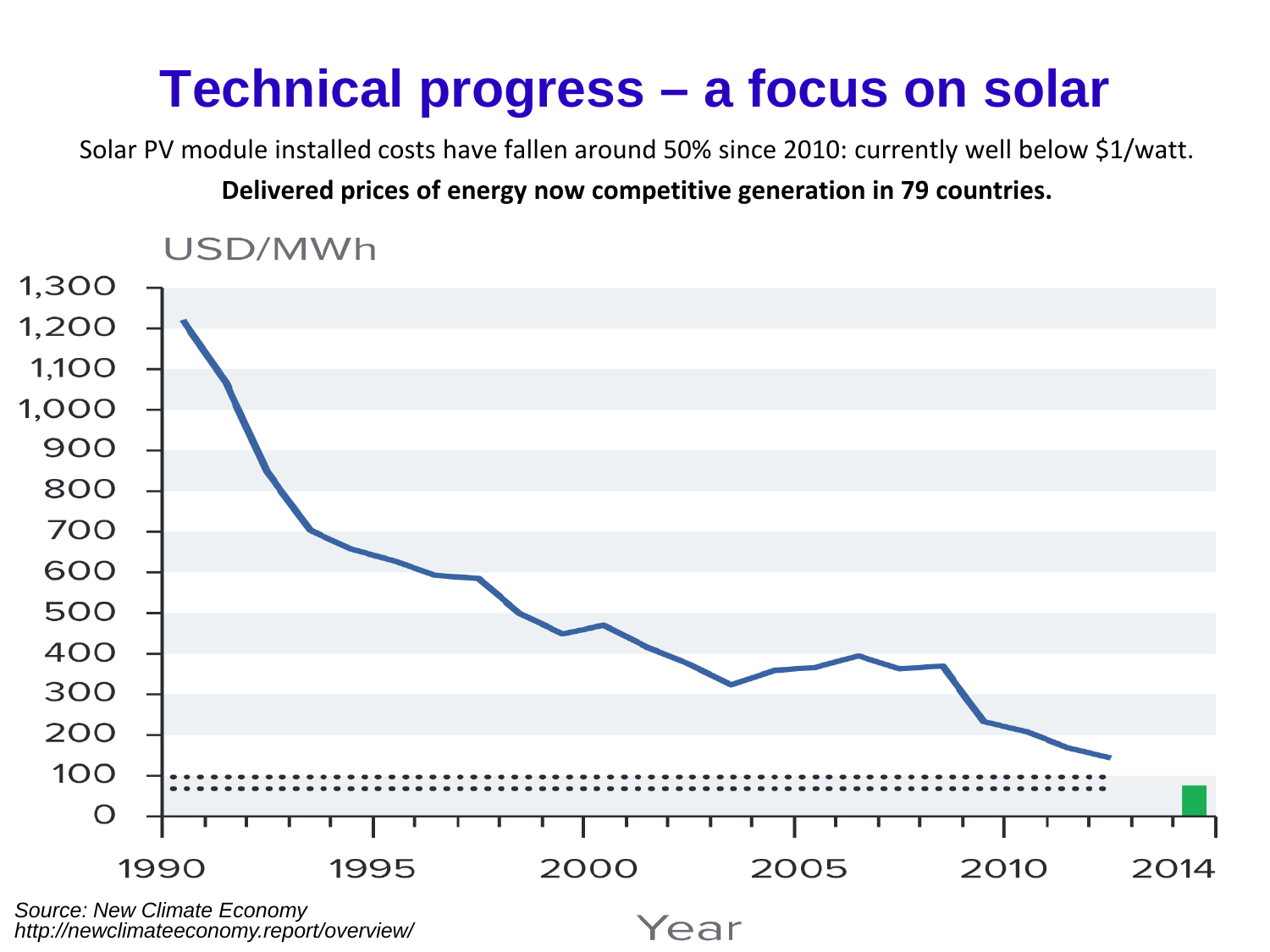# **Structure**

- **1. Science: scale, risks and urgency**
- **2. Attraction of the transition to a low-carbon economy**
- **3. Public policy for transformation**
- **4. Ethics: why and how we ought to act**
- **5. Psychology and politics: will we act in time?**
- **6. A note on Paris 2015**

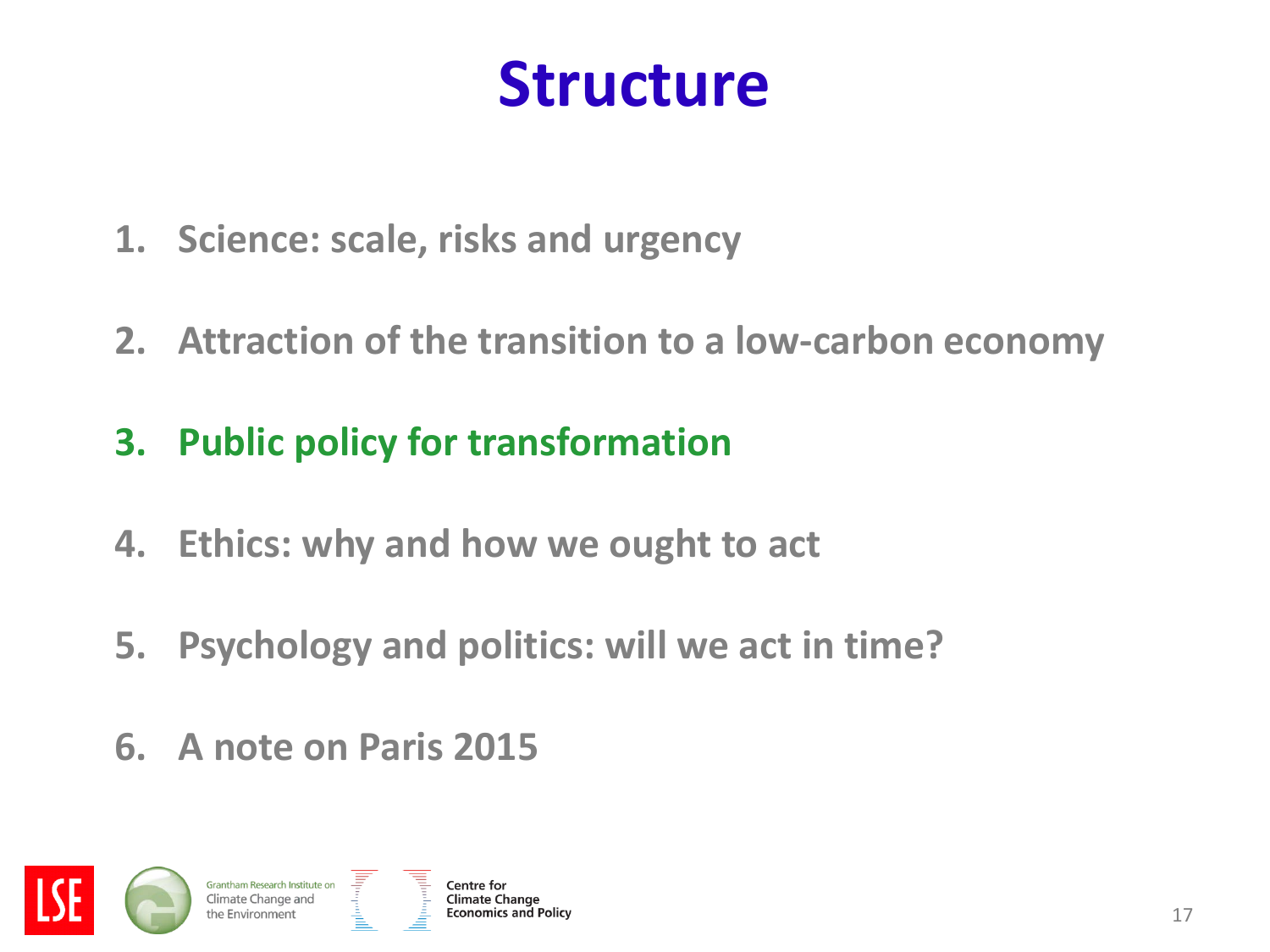# **Casting the economic policy responses: the dangers of delay**

- Uncertainty and 'publicness' of the causes might suggest delay to learn more.
- That would be **a profound mistake for two reasons:**
	- "Ratchet effect" from flows of GHGs to concentrations.
	- Much of infrastructure and capital investment results in technological "lock-in".
- Delay increases the risk and cost.
- Would need to undertake radical, rapid and expensive decarbonisation in 2 or 3 decades time, **resulting in the scrapping of vast amounts of 'locked-in' capital**. Politically feasible?

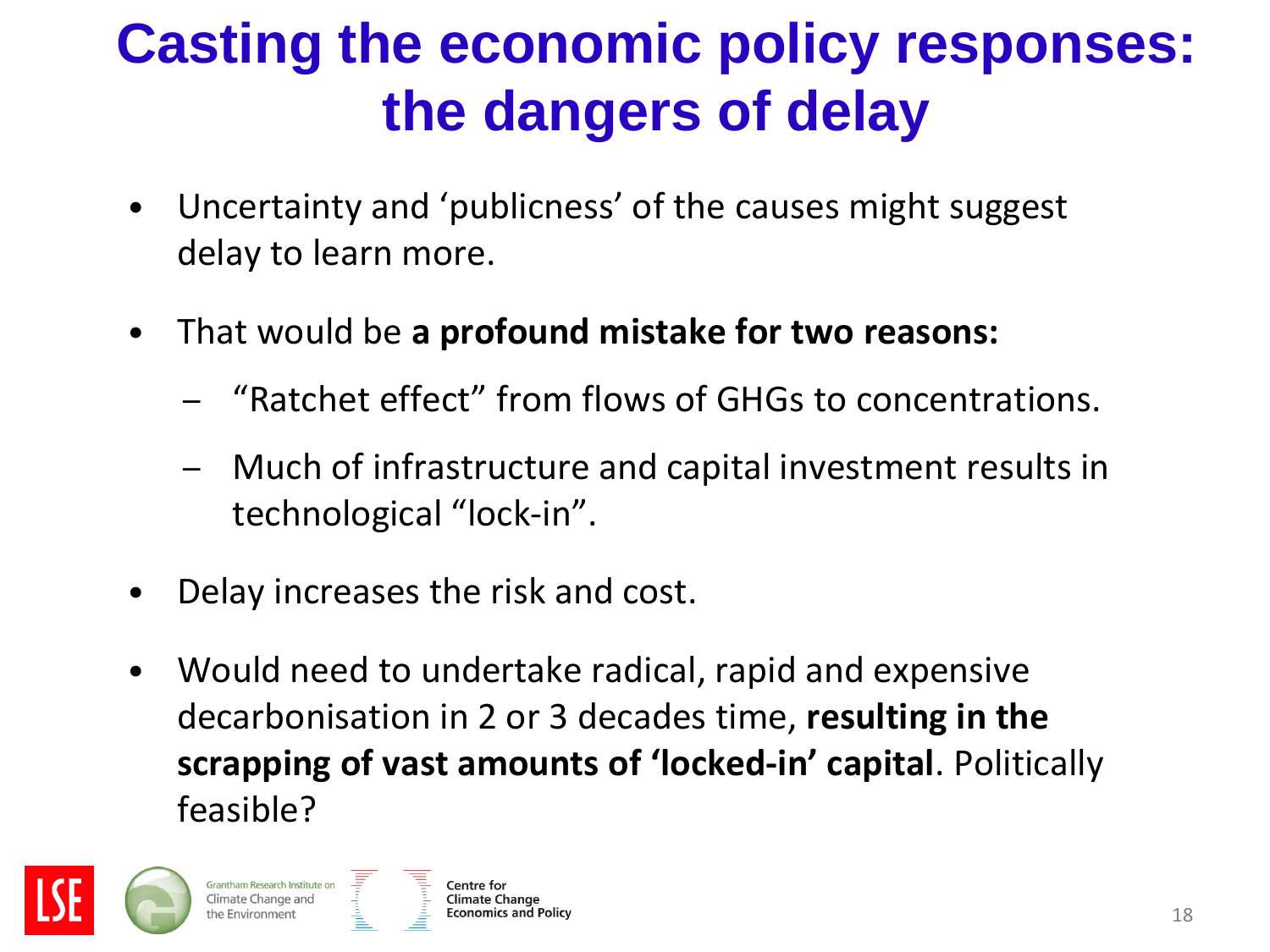#### **Policy and market failures: GHGs biggest externality the world has seen**

- Unless appropriate policy is in place we do not bear the costs of the damage from GHGs.
- Different failures point to different instruments.
- But the collection is mutually reinforcing:
	- *Greenhouse gases*: e.g. carbon taxes / cap-and-trade / regulation;
	- *RD&D:* e.g. tax breaks, feed-in tariffs (FIT) for deployment;
	- *Imperfection in risk/capital markets:* e.g. risk sharing/reduction through guarantees, equity, green investment banks.
	- *Networks:* e.g. electric grids, transport, broadband, community-based insulation schemes;
	- *Information:* e.g. "labelling" requirements on products more generally. Awareness of options for production and consumption;
	- *Co-benefits:* e.g. local and regional air pollution from burning hydrocarbons very damaging, valuing ecosystems and biodiversity, valuing energy security.

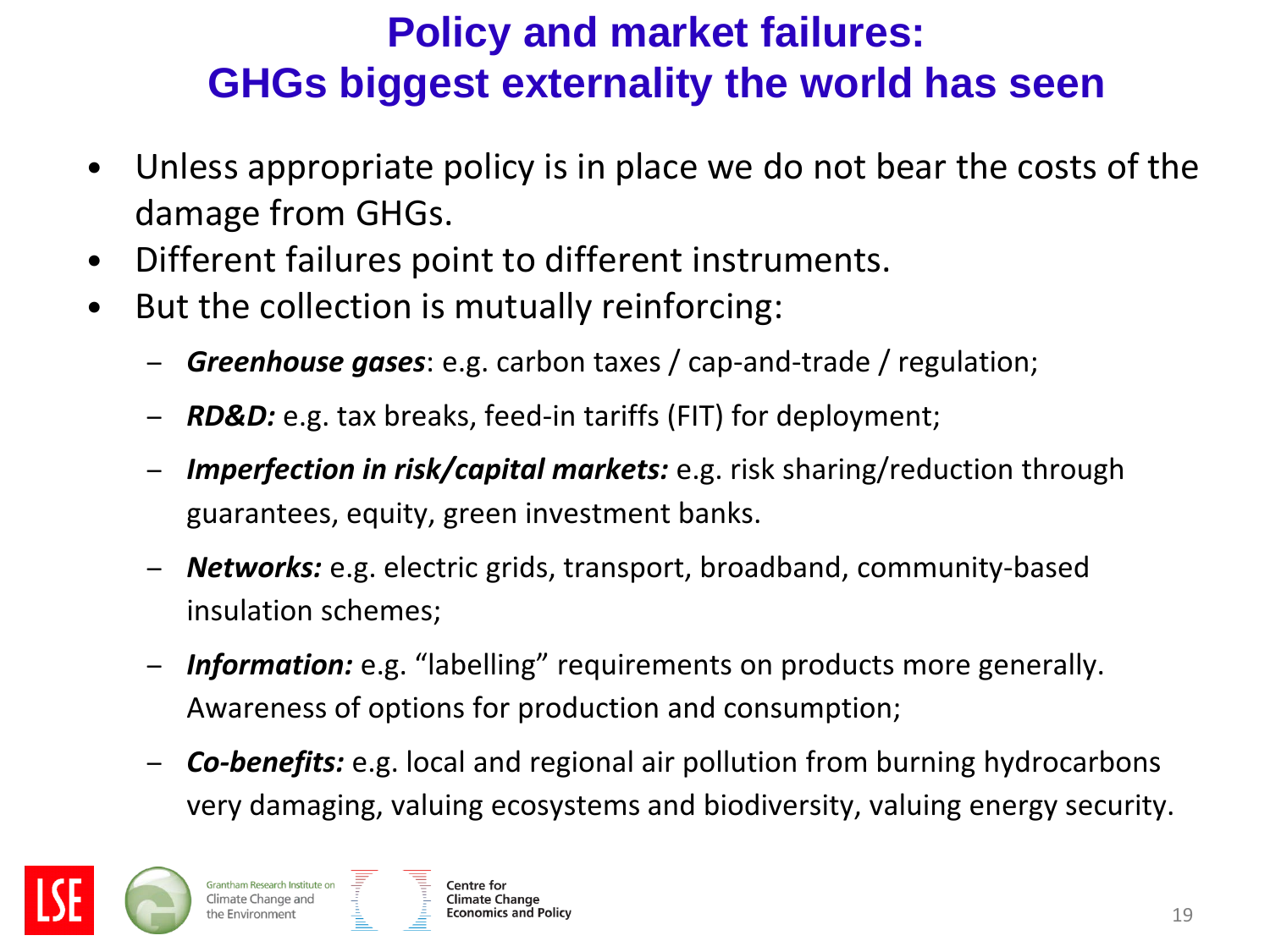#### **Policy and the dynamics of learning and change**

- Need a "dynamic public economics".
- As we learn about technologies (see next section), organization, and design along the way, **so too will we learn about policies**.
- Transparent, long lasting and stable polices: **provide investors and entrepreneurs with long-term confidence**.
- The **right climate policies will likely trigger exciting new waves** of global **investment, innovation, and discovery**.
- Should design policy to foster learning and **flexibility** new opportunities will arise.
- Invest strongly in **research** and **innovation**, e.g. **Apollo Programme**.

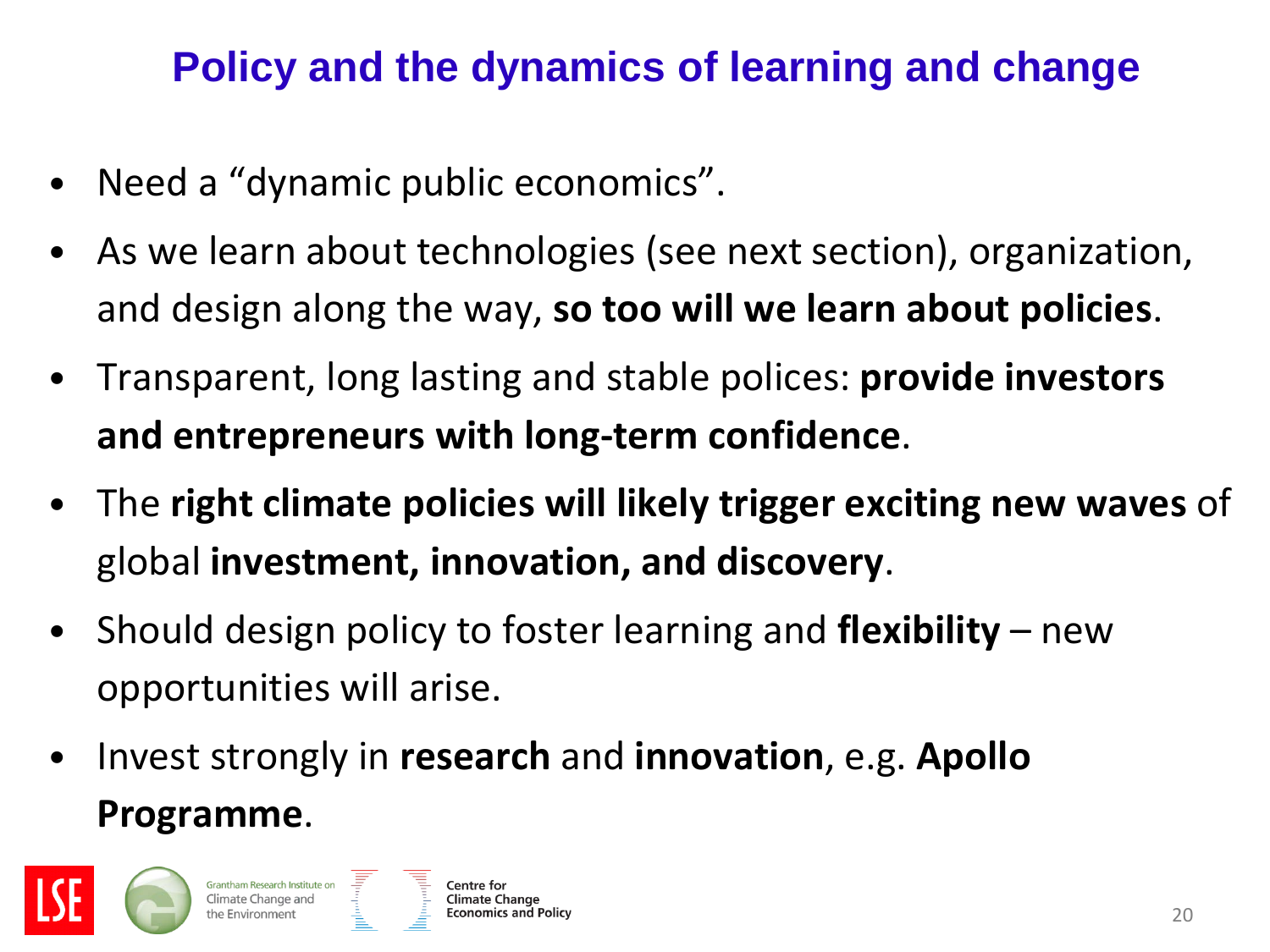### **Critical importance of infrastructure investment**

- Magnitude of global investments needed over next 15 years: order of \$90tn (mostly in developing economies), \$6tn a year on average:
	- We need both better quality and greater scale.
	- Requires massive investments in sustainable cities, energy systems and elsewhere
- Lack of infrastructure is one of most pervasive impediments to growth and sustainable development.
	- Good infrastructure: **unshackles** and **removes constraints** to growth and inclusion. It **fosters** education and health
	- Bad infrastructure: **kills** people, leaves **unsustainable** economic burdens for future, puts **pressure** on land and natural resources
- **IF** Investing in infrastructure can boost demand, raise productivity and long-term growth.



Grantham Research Institute on

the Environmer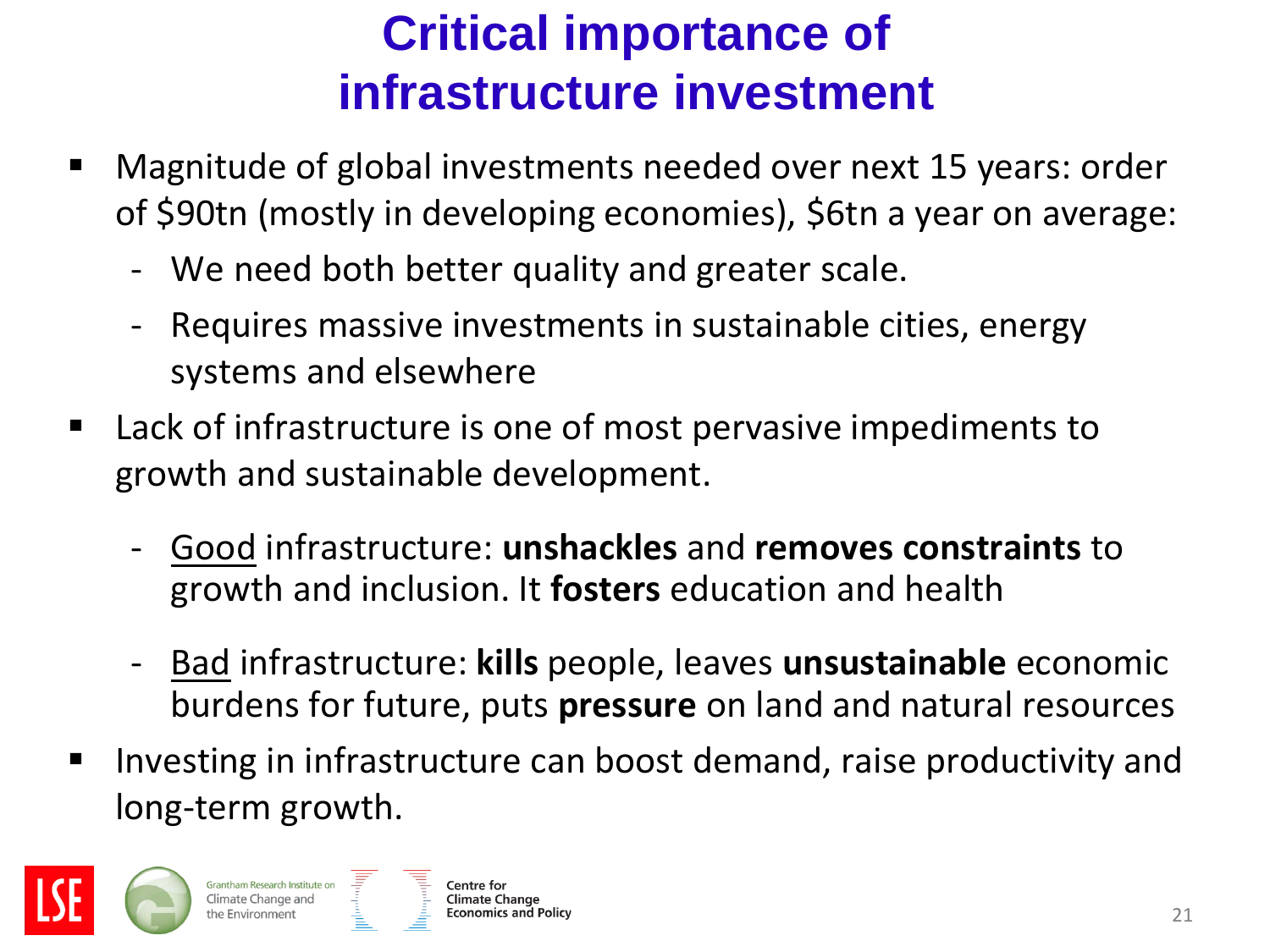### **Unlocking sustainable infrastructure**

- What is holding back the scale and quality of investment in sustainable infrastructure?
- **i. Government-induced policy risk**
	- **IF Infrastructure investment is long-lived and largely built on** incumbent policy frameworks – the right investment climate.
- **ii. Financial system**
	- We are unable to mobilize key financing sources. Institutional investors assets hold very little of their assets in infrastructure.
	- We need to better identify financial risks and understand how to manage them in order to scale-up and deliver.
- Unlocking good infrastructure needs action on **both** policy **and** finance.
- Must expand capacities of development banks and to foster profitable and long-term capital, including from institutional investors.

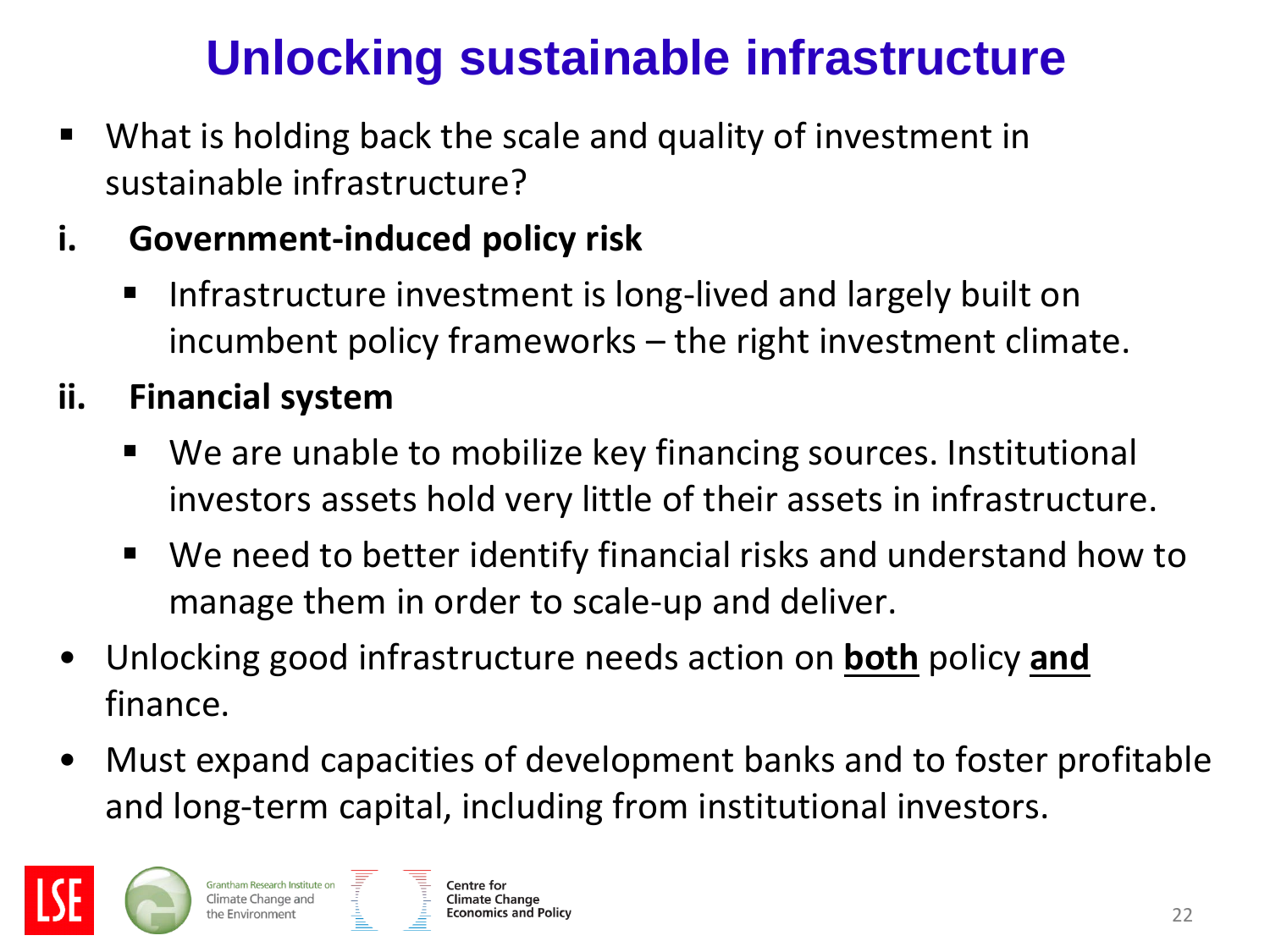# **Structure**

- **1. Science: scale, risks and urgency**
- **2. Attraction of the transition to a low-carbon economy**
- **3. Public policy for transformation**
- **4. Ethics: why and how we ought to act**
- **5. Psychology and politics: will we act in time?**
- **6. A note on Paris 2015**

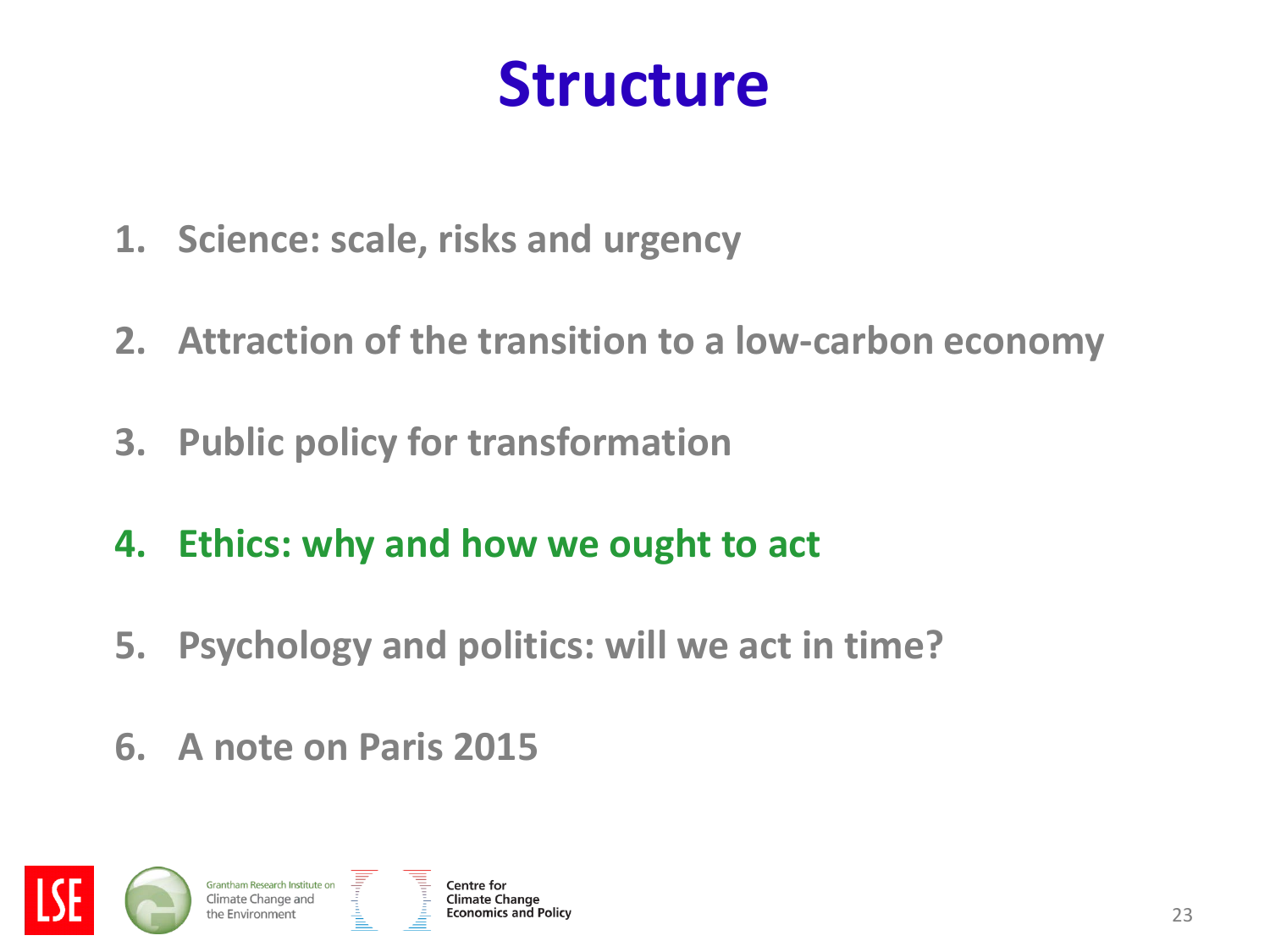# **Ethics of climate change (I)**

- Climate change gives rise to important & complex normative questions.
- All major approaches to moral philosophy seem to point in same general direction: strong action to reduce emissions is morally required. Book examines number of approaches beyond the standard economics: Kantian, virtue ethics, social contracts, rights/liberty…
- The details are challenging: *who*, *when* and *how much*?
- I examine here two sub-topics in the ethics of climate change:
	- Inter-generational ethics: inter-temporal values; discounting.
	- Intra-generational ethics applied to real-world international cooperation: a new approach for Paris 2015.



Grantham Research Institute on

Climate Change and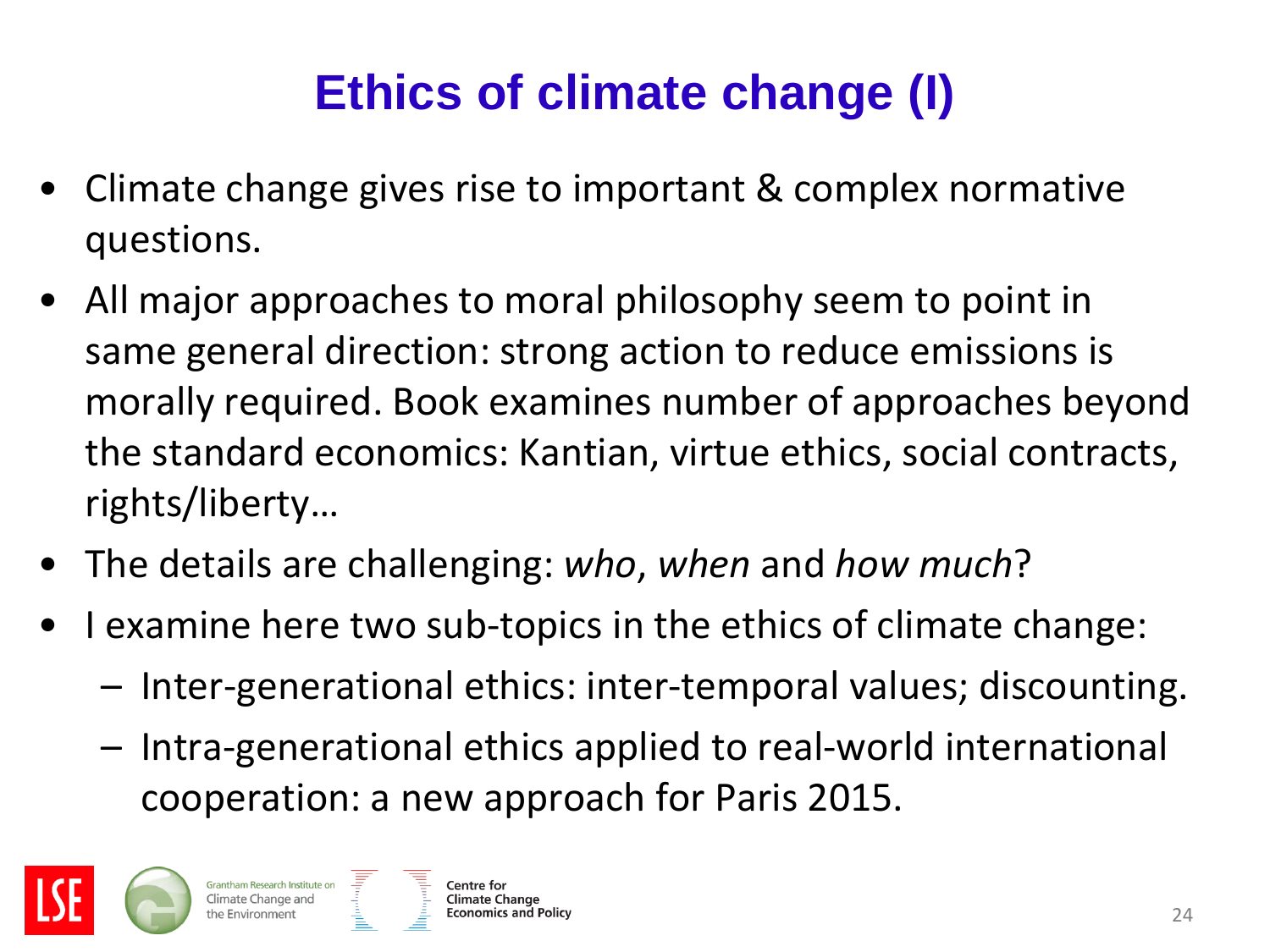### **Ethics of climate change (II): Inter-generational issues**

- How can we compare the value of something to people today vs its value to future people?
- Discounting future *goods*

Grantham Research Institute on

- How do we value (today) goods consumed in the future? Should we discount the value of future goods because "people in the future will be richer"? It matters *which* goods. And which people.
- Discount rates cannot simply be "read off" from markets.
- Discounting future *welfare* or *lives*
	- Weights the *welfare* or *lives* of future people lower (irrespective of consumption/income) purely because parts of their lives lie in the future.
	- It is discrimination by date of birth.

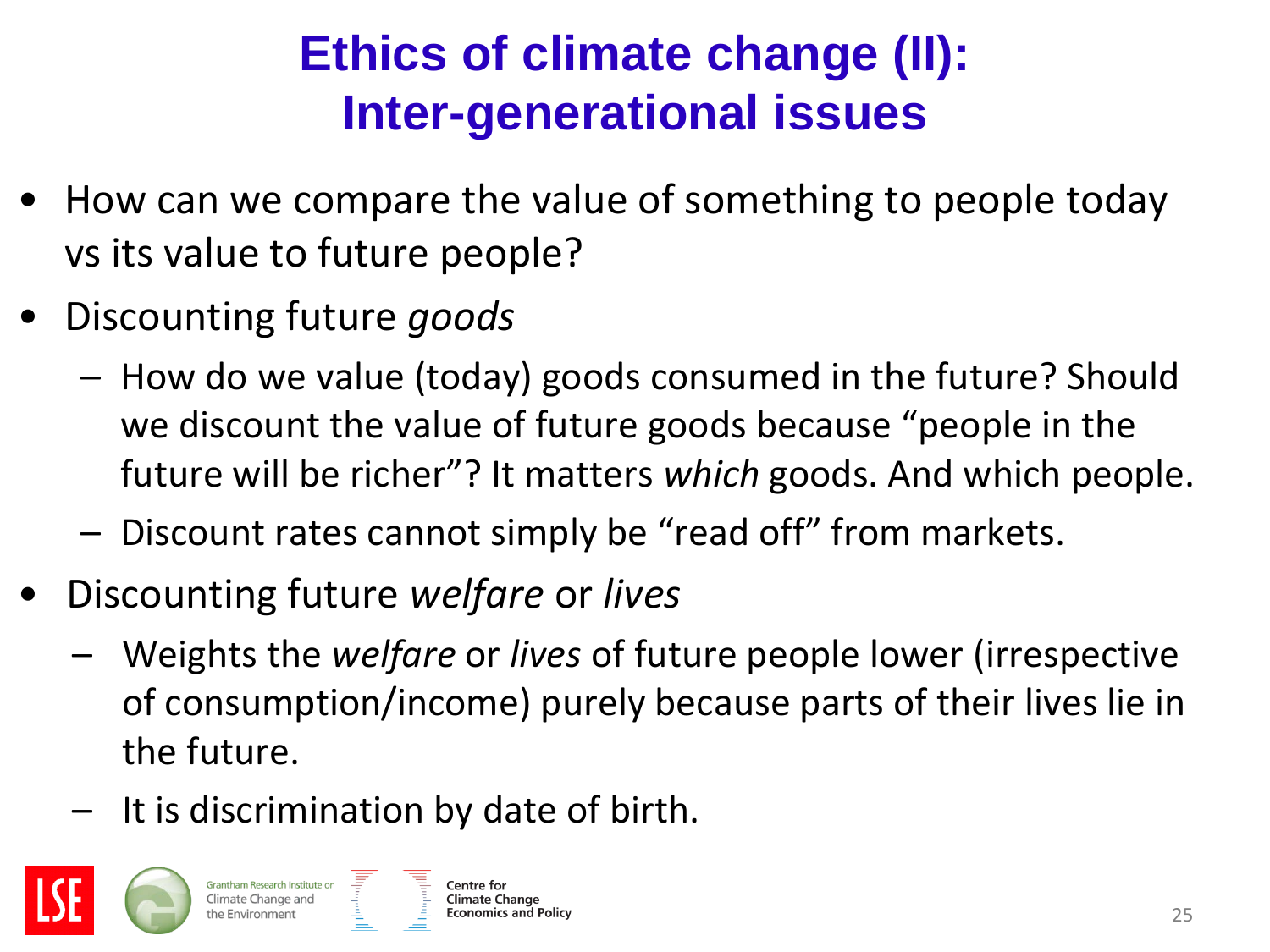### **Ethics of climate change (III): Intra-generational issues**

- Equity question for international cooperation  $-$  which countries should do what and when?
- **Context** 
	- World must be at 2 tonnes  $CO<sub>2</sub>$ e per capita by 2050 globally for 2°C.
	- **Developed countries**: 1 billion in 7 billion population; Responsible for around half of global emissions since 1850; Average per capita emissions still >15tCO<sub>2</sub>e per year.
	- **Developing countries**: Responsible for around 2/3 of current emissions; will be responsible for most of future emissions; but per capita emissions still 1/3 to 1/2 of rich countries.
- Arithmetic implies faster cuts for rich countries. And if few people below 2 tonnes there can be few above.
- Double inequity rich countries major responsibility for past emissions, poor people hit earliest and hardest.



Grantham Research Institute on

Climate Change and

the Environmen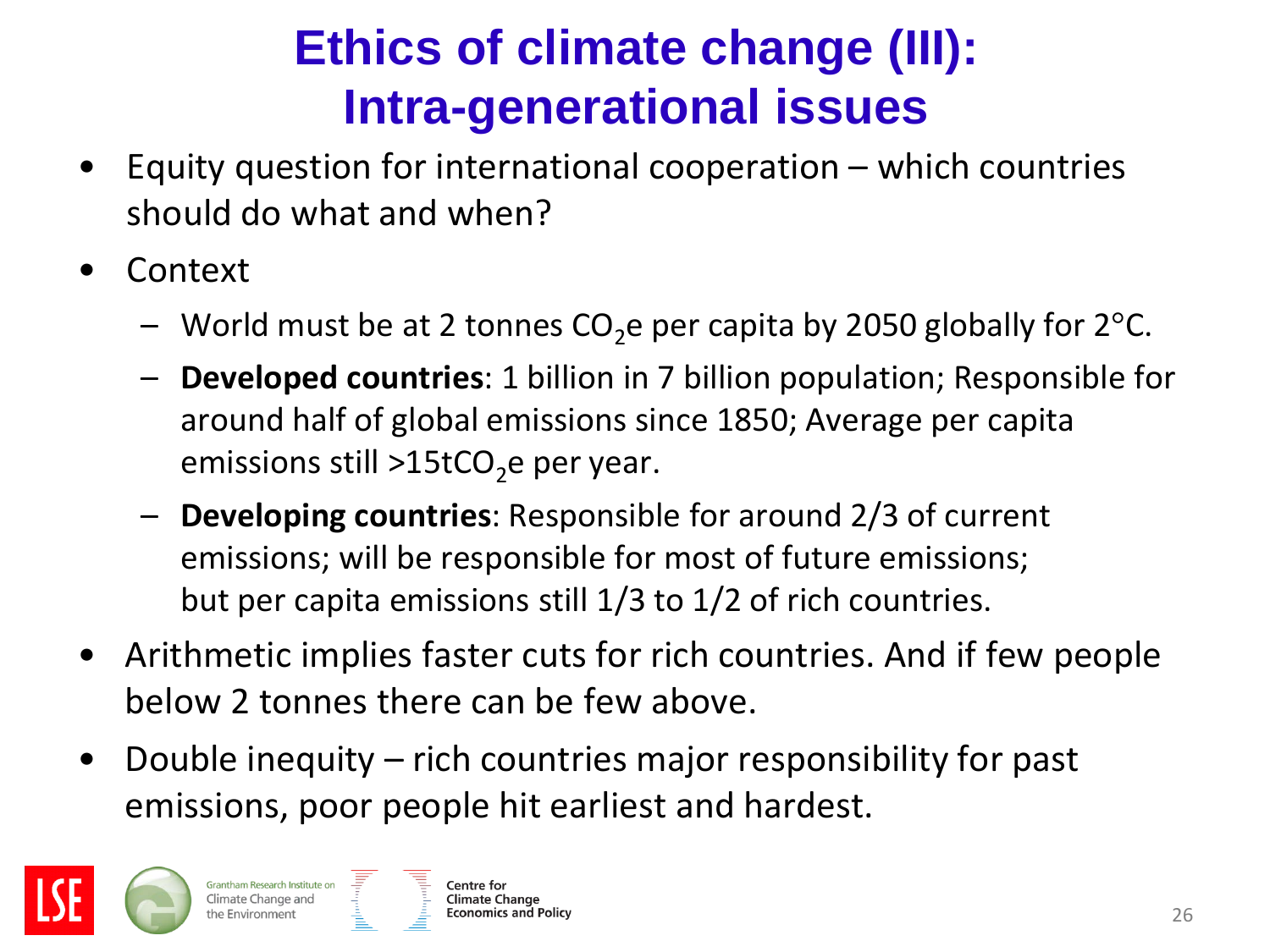### **Ethics of climate change (IV): Intra-generational issues**

- A proposal: Equitable Access to Sustainable Development. Language of COP16 in Cancun, 2010.
	- All are entitled to **sustainable development** as part of **dynamic** and **collaborative** transformation to a zero-carbon world.
	- **Choice of sustainable development** path is determined by nations; for developing countries that path **supported by rich countries**.
- Common actions; but rich countries cut faster and generate strong examples; promote flows of finance and technology.
- Contrast with "burden-sharing", "others should pay incremental cost", zero-sum games; "common but differentiated responsibility" (CBDR).
- EASD language and concept contain ideas of CBDR but are more dynamic and collaborative.



Grantham Research Institute on Climate Change and

the Environmen<sup>.</sup>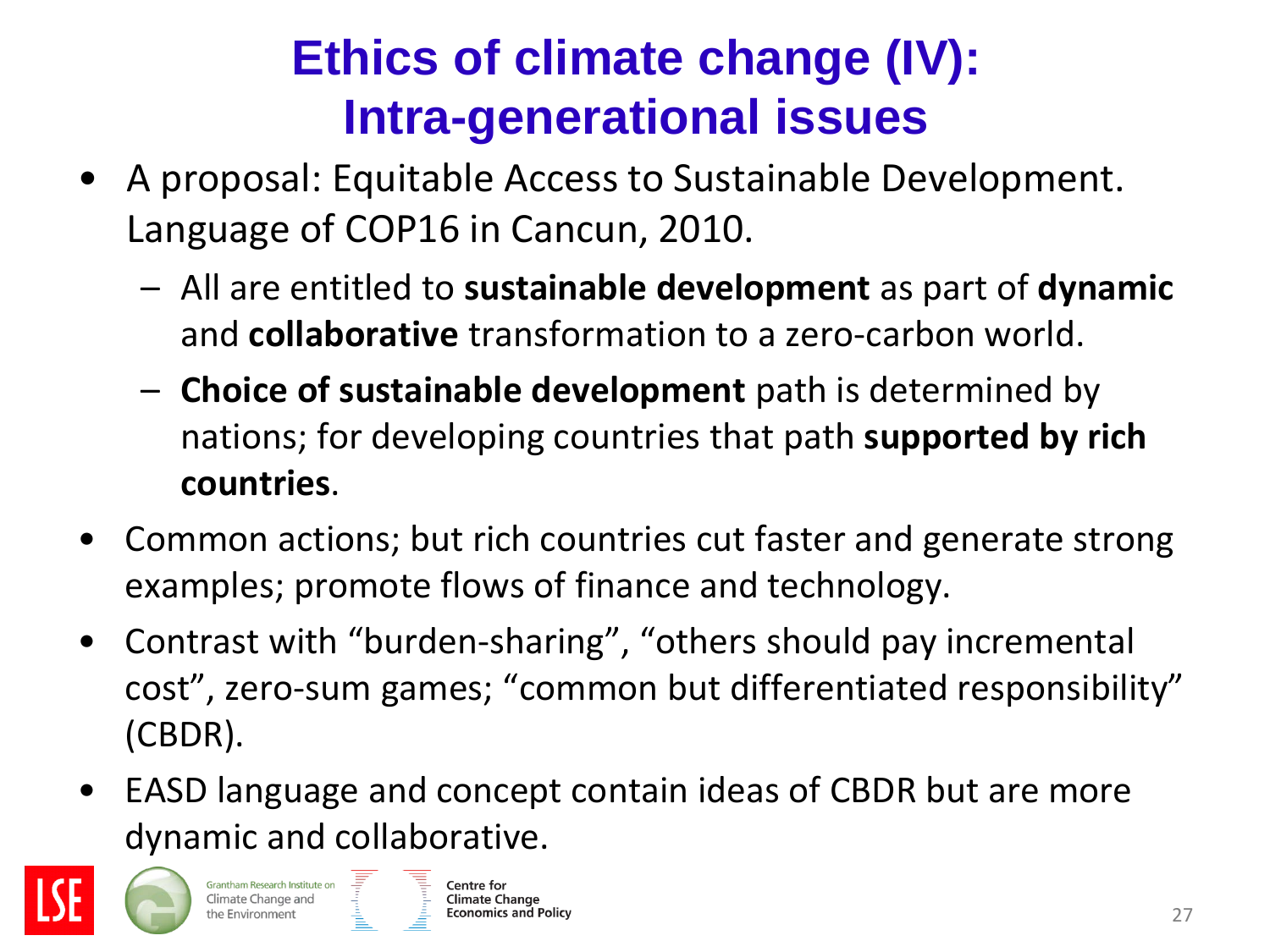# **Structure**

- **1. Science: scale, risks and urgency**
- **2. Attraction of the transition to a low-carbon economy**
- **3. Public policy for transformation**
- **4. Ethics: why and how we ought to act**
- **5. Psychology and politics: will we act in time?**
- **6. A note on Paris 2015**

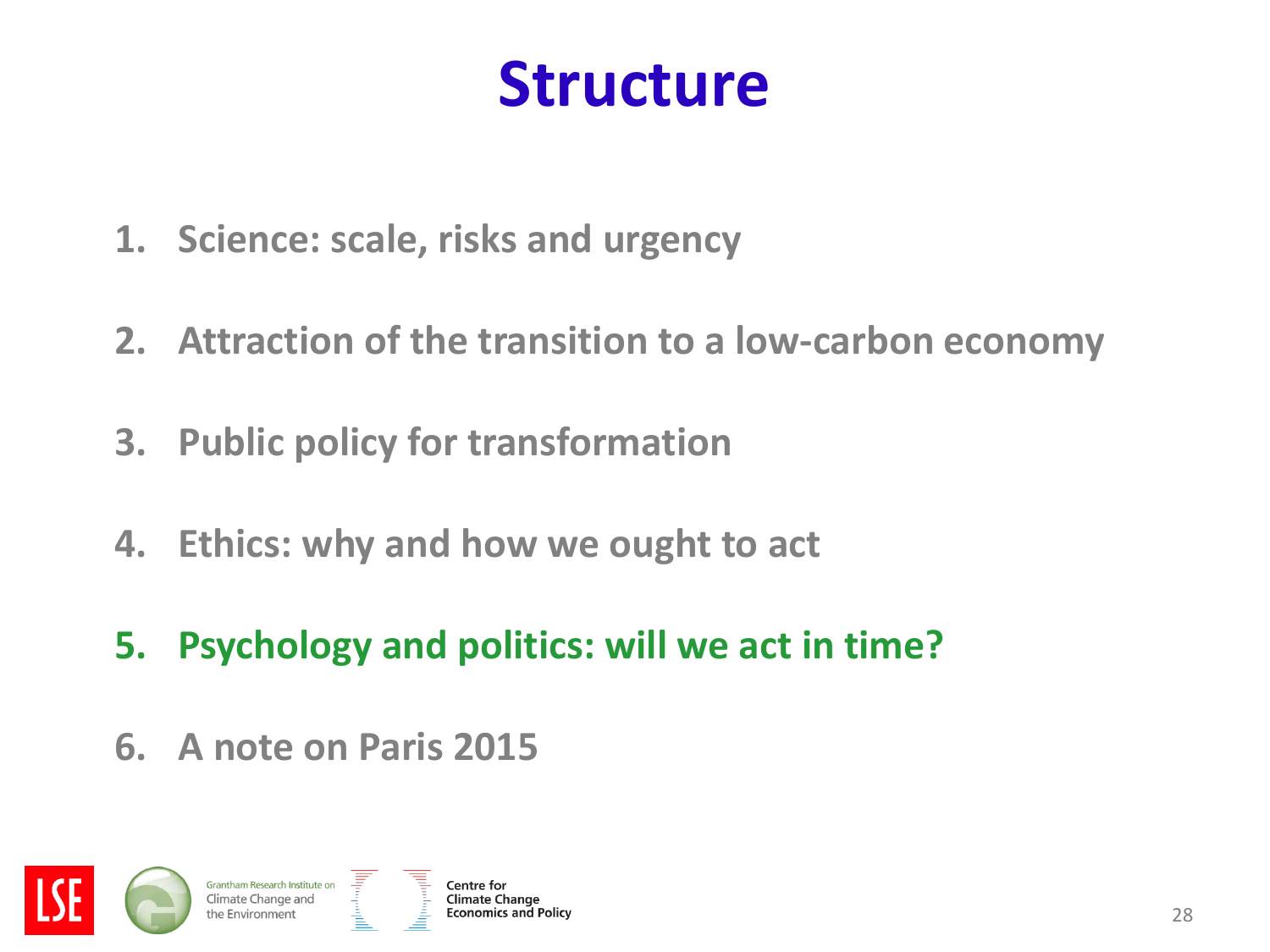# **Psychology (I)**

**Perceptions of or concern about climate risks have complex and not necessarily rational foundations.**

- People assess frequency or probability of an event by the ease with which instances come to mind.
- Frequency and nature of media reporting affects public concern about climate change.
- Concern about climate change also affected by:
	- $-$  "Elite cues" ( $\rightarrow$  importance of trusted elites as "messengers")
	- Prominence of other issues (economy, security etc.).
	- Situational influences. e.g. local temperature.
	- The person's pre-existing worldview (e.g. communitarian/ egalitarian vs individualistic/hierarchical).



Grantham Research Institute on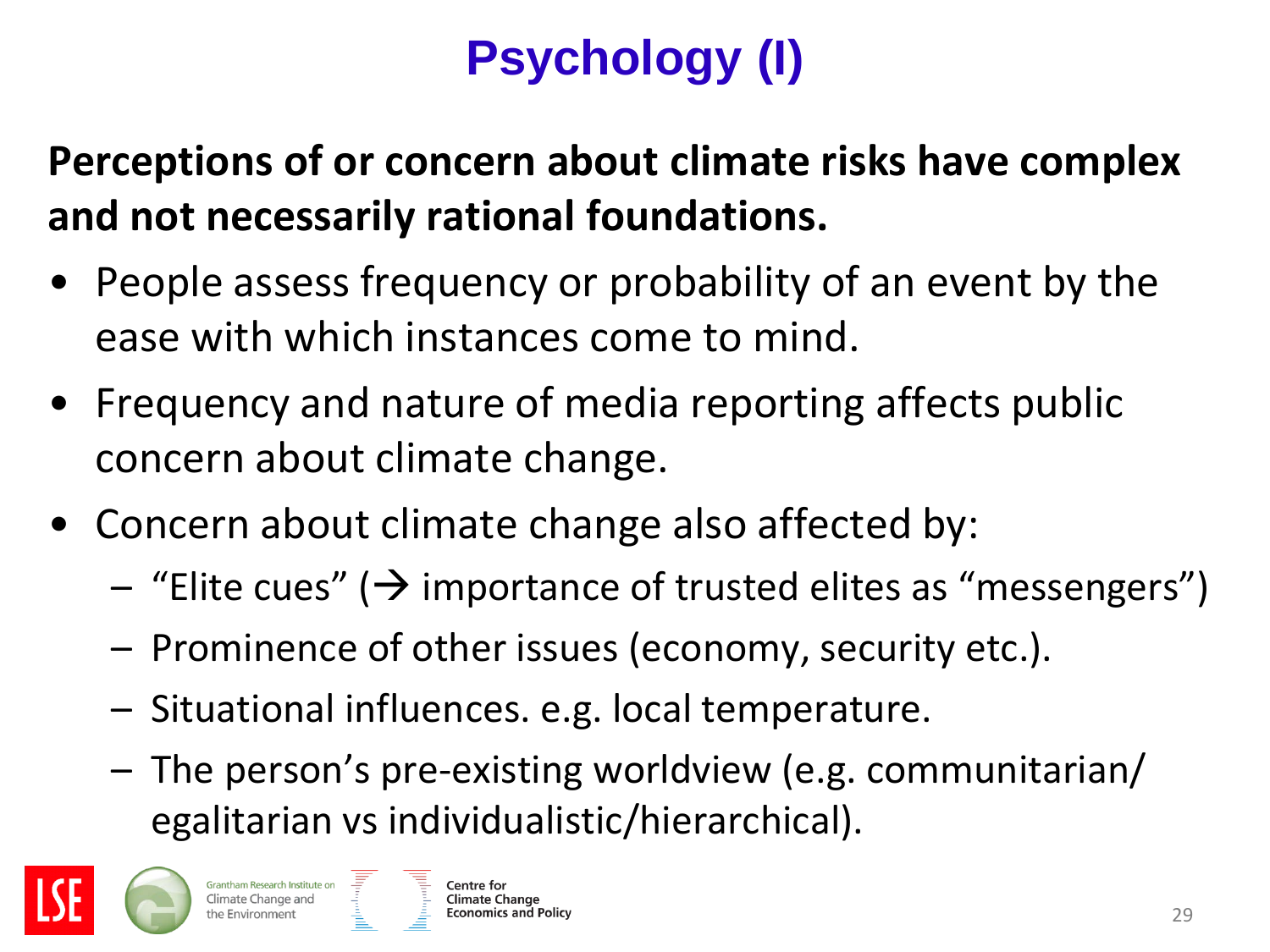# **Psychology (II)**

#### **People's support for climate change mitigation policies have complex and not necessarily rational foundations.**

- People weight negative effects higher than positive ones, are "loss-averse", and have "status quo bias".
- People discount *future* costs and benefits of policies main reason appears to be perceived *uncertainty* about whether these will eventuate.
- Most costs associated with climate policy are more immediate and less uncertain; climate benefits are long-term, and cobenefits are medium-long term and less certain and less directly "individual".
- $\rightarrow$  Low willingness to accept perceived short-term costs of policy for (larger) medium or long-term climate benefits and co-benefits.



Grantham Research Institute on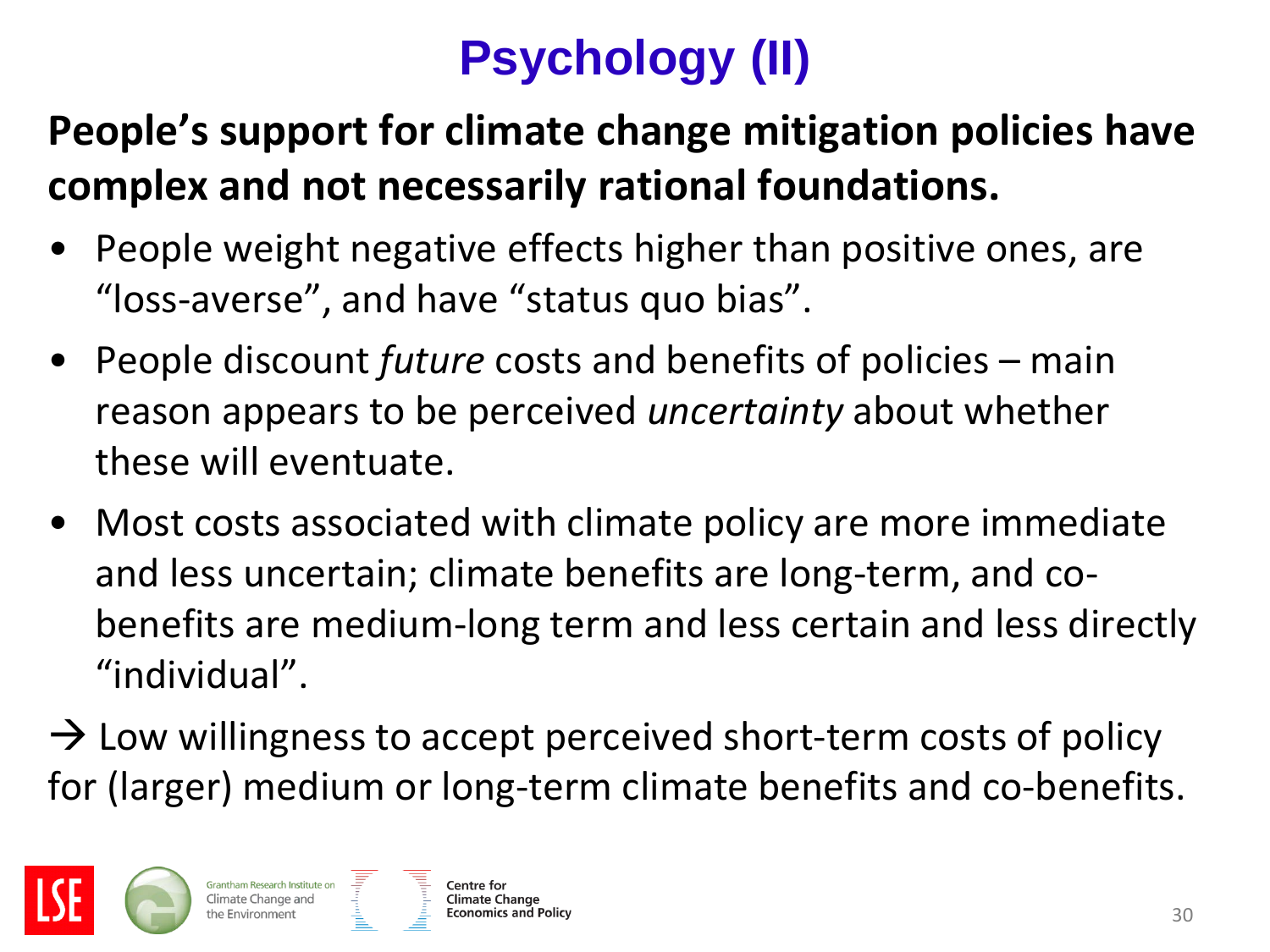# **Politics (I)**

• Political incentive structures are biased toward short-term electoral cycles / terms of government.

 $\rightarrow$  not conducive to a politics of structural change with short-term costs for (very large) medium and long-term benefits.

- Structural issues and political economy:
	- Vested interests are powerful.
	- Short-term incentive structures in business and finance direct capital away from long-term value creation.
	- Structure and operation of the media is often poorly serving the polity.
	- Existing inequalities make it harder to tackle collective challenges like climate change. More equal societies tend to be more socially cohesive and have higher environmental consciousness.
- A better understanding of national interest could help…



Grantham Research Institute on Climate Change and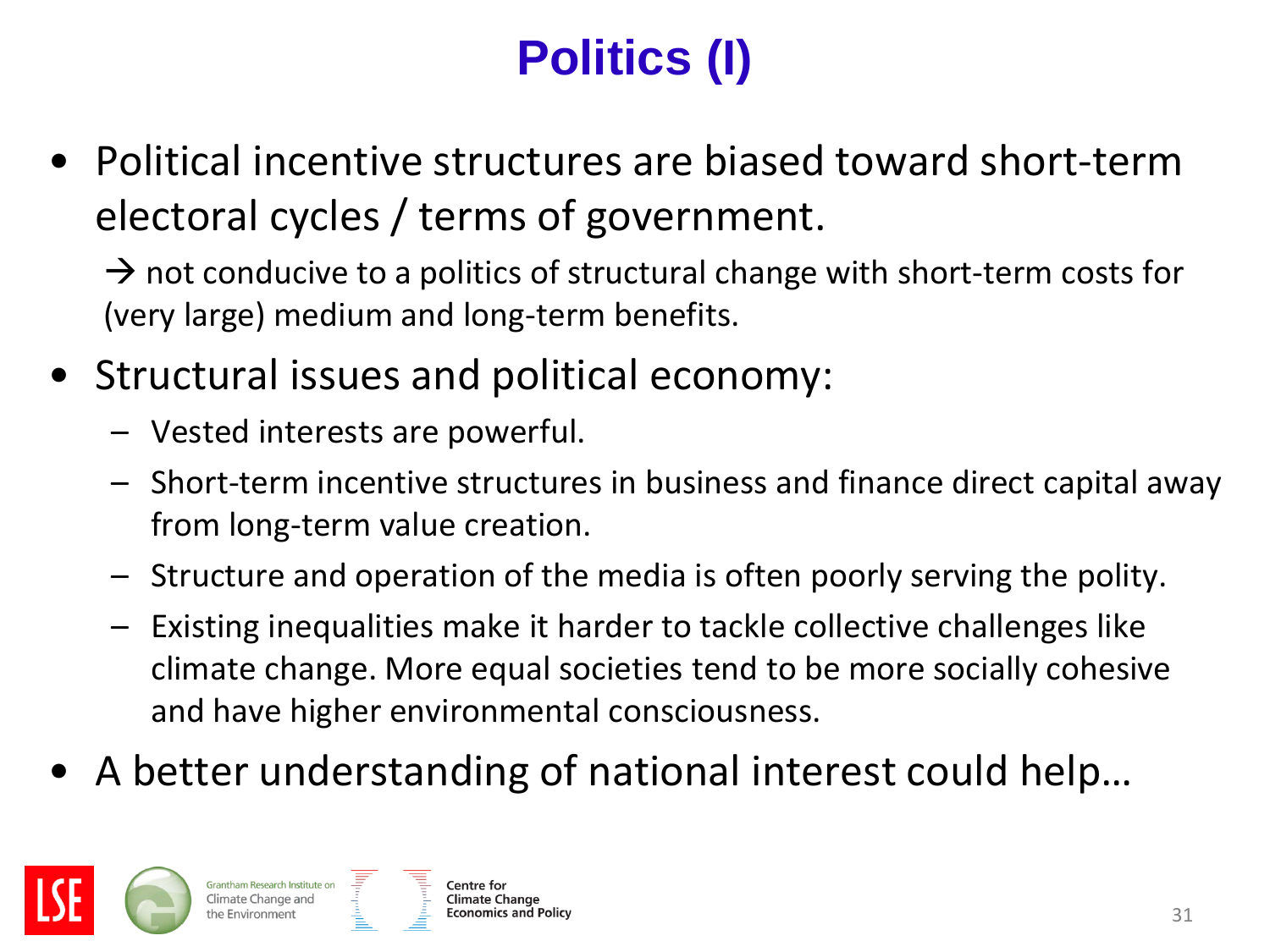#### **Politics (II): "Better Growth, Better Climate": report of Global Commission, September 2014**

- Commission chaired by President Felipe Calderon (I was co chair): business leaders; former Finance Ministers, Prime Ministers, Presidents; leaders of IFIs; and mayors. **Economic decision-makers.**
- Next decades embody **remarkable coincidence** of (i) profound global **structural transformation** (including urbanisation, energy systems, and land use) and (ii) need for **transition to low-carbon**.
- Additional advantage of very rapid technical progress (digital, materials, bio). Also currently low interest rates.
- If conduct **structural transformation well** (relative to congestion, pollution, resource efficiency, land use) then **much of what is necessary** for low-carbon transition will be achieved.
- Structural transformation will happen anyway and need around \$90 trillion of infrastructure investment in next 15 years. Doing it well would cost only a few trillion more.
- Most of necessary investment in **national interest**, even without valuing emissions reductions. *Better growth, better climate.*

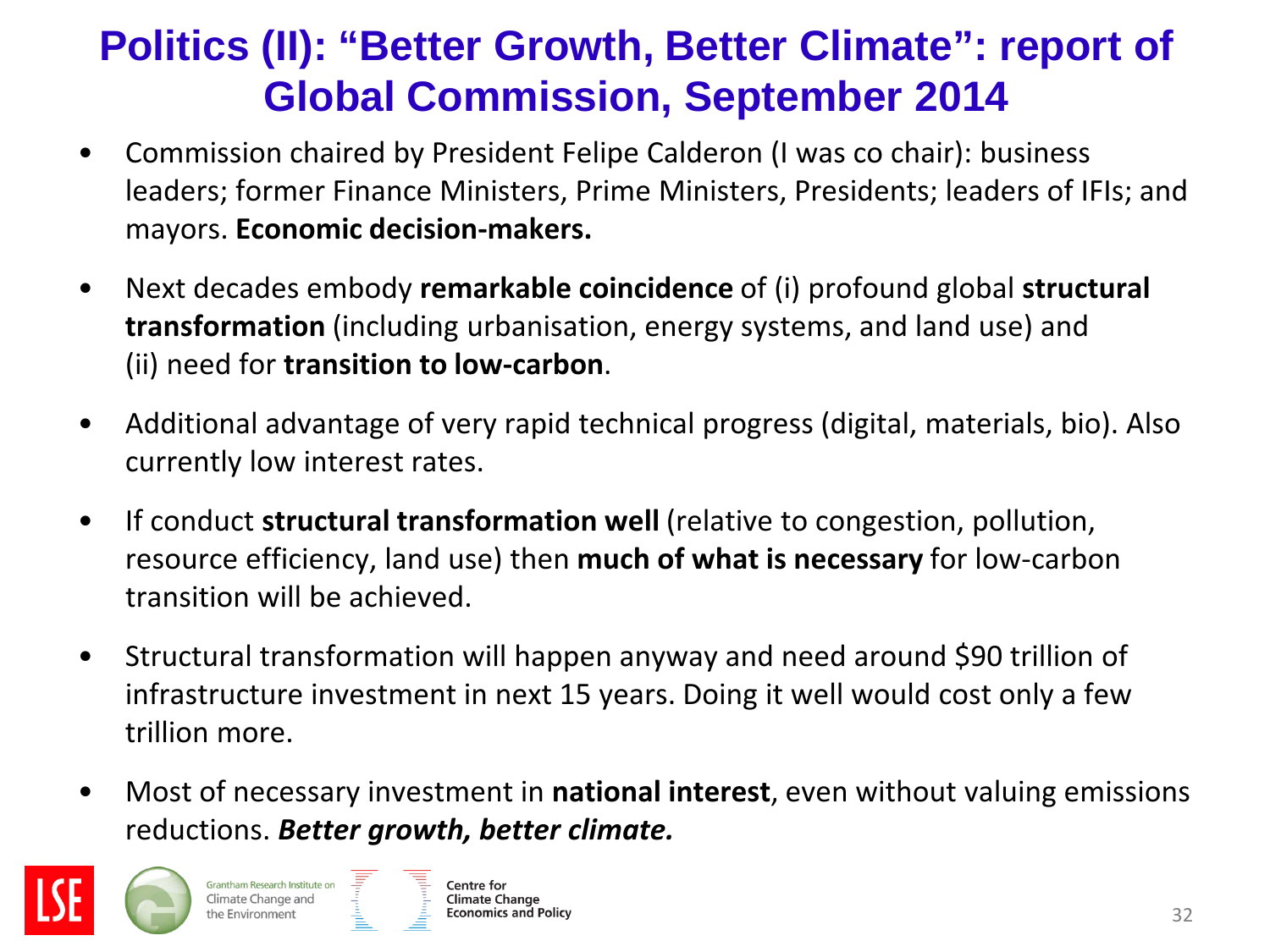# **Politics (III)**

- Slow progress around the world and at international level.
- Some positive signs from key players: China; US; EU.
- But politics not moving far and fast enough.
- National leadership is critical.
- Also international cooperation.
	- Not dominated by incentives to "free-ride" given the attractiveness of the transition for each country, and "environmental responsibility" is taken seriously;
	- Yet international cooperation remains challenging;
	- But it can help give clear goals and signals, coordinate national efforts, provide financial, technology and capacity building support

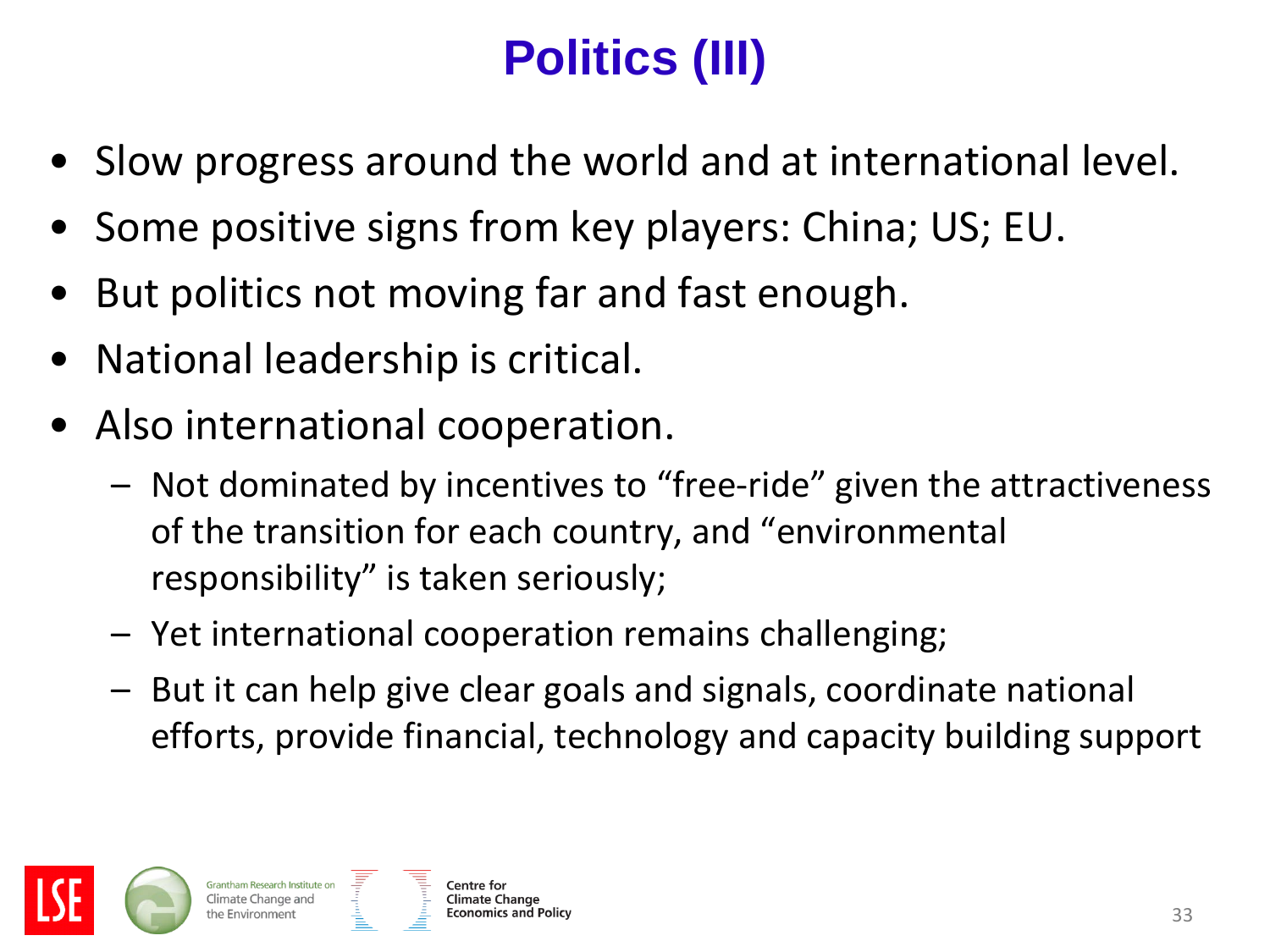# **Politics (IV)**

- Business, cities, young people, social movements, can and are bringing pressure.
- Public pressure on investors, firms governments: e.g. "keep it in the ground".
- Some leadership: AP4 (finance); Unilever, etc. on palm oil…
- Cities: C40, NYC, Bogota…
- Religious leaders.
- Arguments that we can have better growth **and** better climate and that this is very urgent are key.

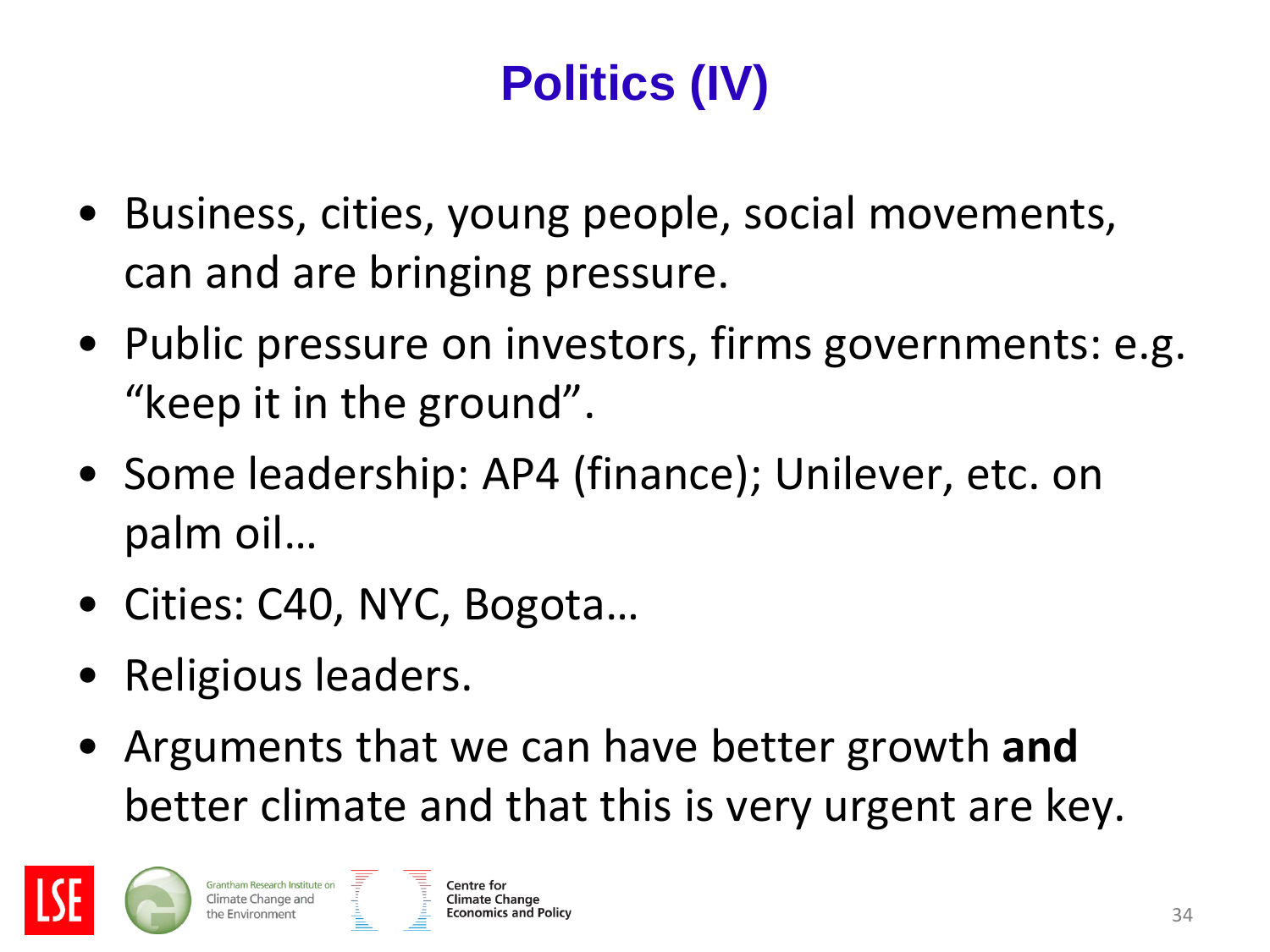# **Structure**

- **1. Science: scale, risks and urgency**
- **2. Attraction of the transition to a low-carbon economy**
- **3. Public policy for transformation**
- **4. Ethics: why and how we ought to act**
- **5. Psychology and politics: will we act in time?**

#### **6. A note on Paris 2015**

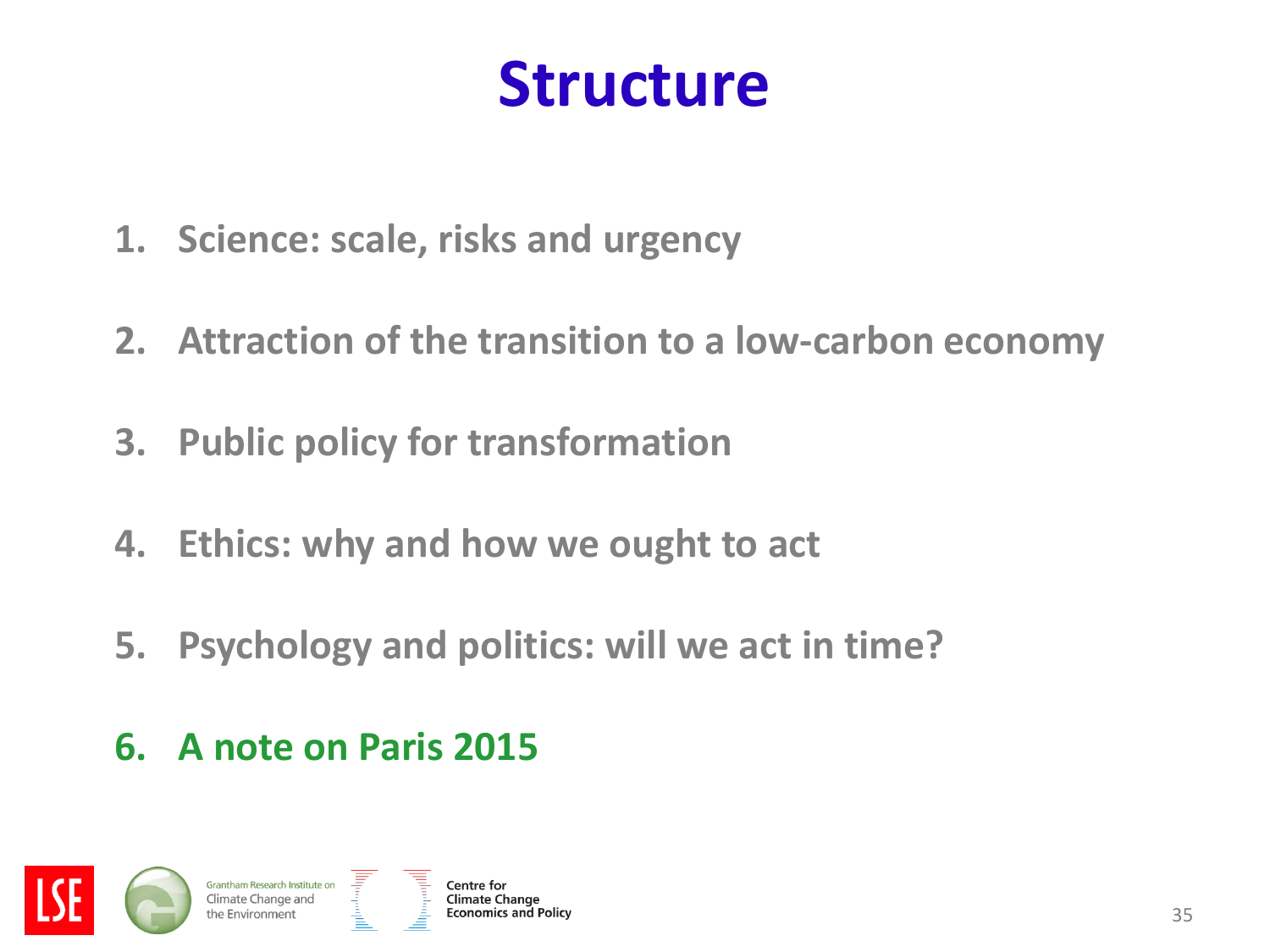### **From Kyoto to Paris: a new approach (I)**

- Shift **away** from attempt at comprehensive, legalistic, formal enforcement of **"burden-sharing**".
- Toward **dynamic, collaborative**, transitions to zero carbon embodying growth and poverty reduction & **"equitable access to sustainable development"**.
- "**Collaborative**" implications for structure of agreement.
	- Emissions reductions ("contributions") are "nationally determined"/ non-binding; enables participation of US and BASIC countries.
	- Conduct/processes are **obligations**: to 'submit', 'revise' etc. under structured processes.
	- *Ex ante* review of contributions to build understanding.
	- Transparent MRV and ex post review (to facilitate improvement and understanding).



Grantham Research Institute on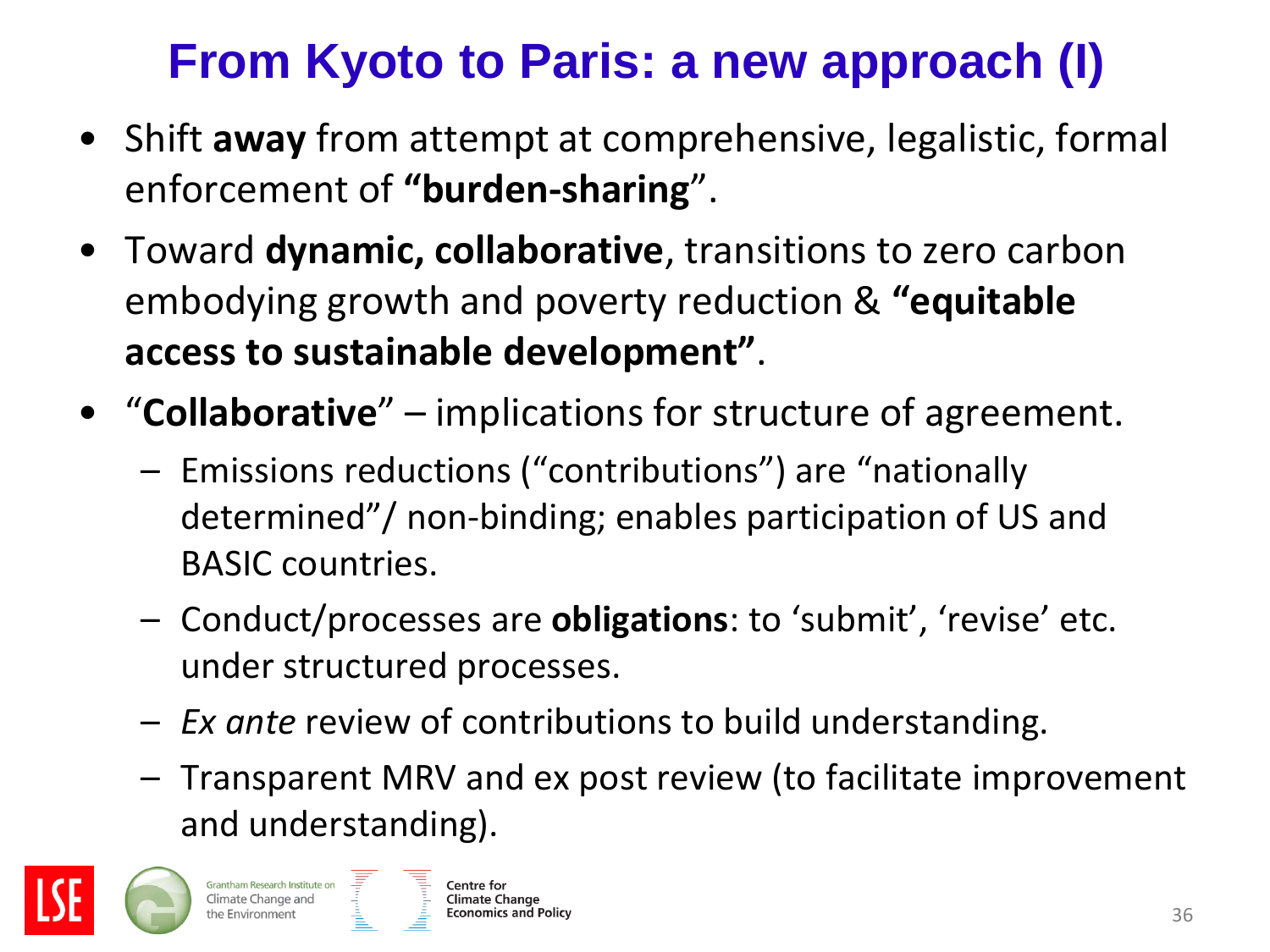## **From Kyoto to Paris: a new approach (II)**

- *"Dynamic"* implications for structure of agreement.
	- Recognition of "**emissions gap**" and need to build ambition over time in dynamic way (as technologies, prices, politics change).
	- Structure for **upward flexibility**, e.g.:
		- Rolling 5–10 year targets and commitments, revised every 5 years.
		- Lower and upper "range" of commitments.
	- Commitments should include not just targets, but also **policies and measures**, and local institutions to implement.
	- Strong focus on MRV, examples, good practice.
	- Strong focus on **innovation and technology.**
- $\rightarrow$  A "hybrid" agreement: mix of 'ends' and 'means', binding/ centralised and non-binding/decentralised.

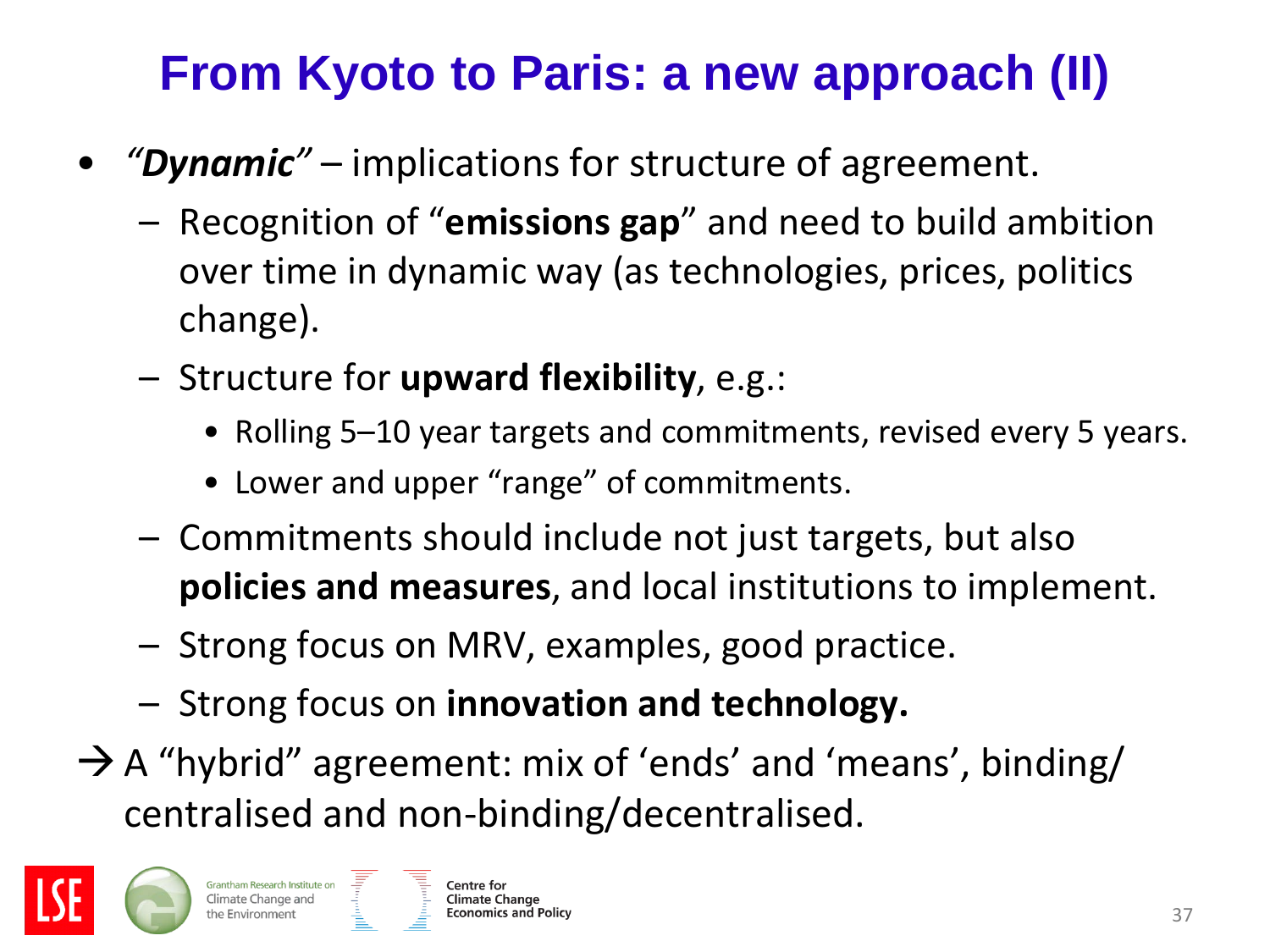#### **Implications for Paris (I): the changes since Copenhagen**

- Poverty reduction, sustainable development and climate action support each other: "**Better Growth, Better Climate**"
- Much or most of the necessary action, country-by-country, is in the **vital interest of the country itself**
- The **urgency is still greater than we thought**: great danger of lock-in to high-carbon systems as our economies are transformed
- This underlines still more strongly the returns to and **importance of collaboration to generate the scale and quality of investment necessary:**
	- Finance and technology,
	- Rich countries setting strong examples, and
	- Clarity, soundness and stability of policy
- Examples will come from everywhere: we can now enter a period of extraordinary **creativity, innovation, investment and growth**

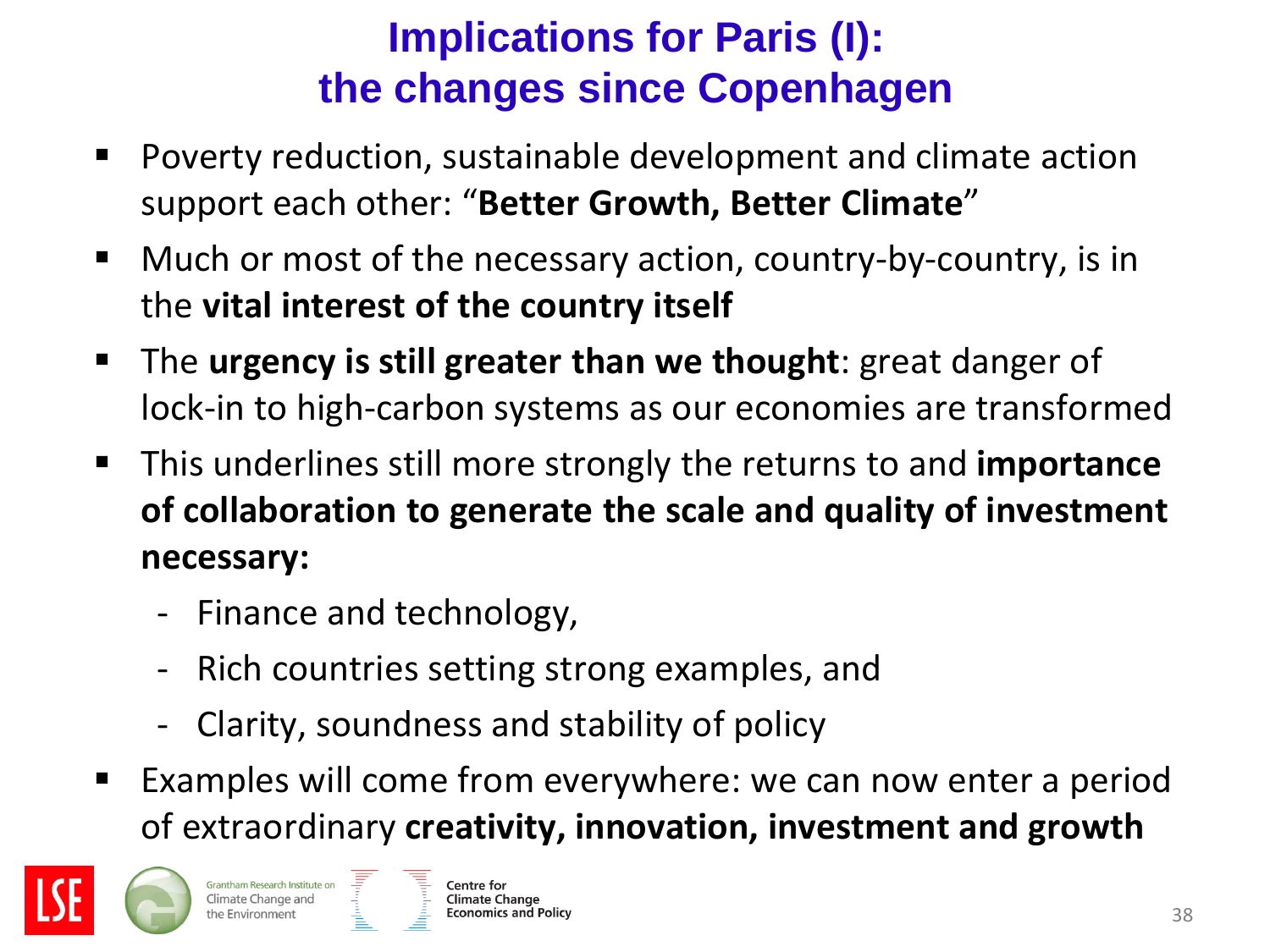#### **Implications for Paris (II): Identifying the gap and ramping up ambition**

- Closing the gap to  $2^{\circ}$ C. Current pledges look around 55-60 GtCO<sub>2</sub>e per annum in 2030. An improvement on BAU (ca. 65-68).
- **Strong efforts needed to ramp up** ambition before and after Paris: most or many 2°C paths would be around 40 by 2030.
- Paris should **not be regarded as a one-off opportunity** to fix targets. It should be the first step of many, including regular reviews.
- **Must now recognise that high emission levels over the next 20** years imply **zero carbon** by the second half of this century looks necessary (G7 Communique, Elmau, Germany 2015)
- More broadly, Paris is chance to build understanding not only of threats and **risks** but of the great **opportunities** that lie in the transition to the low-carbon economy.